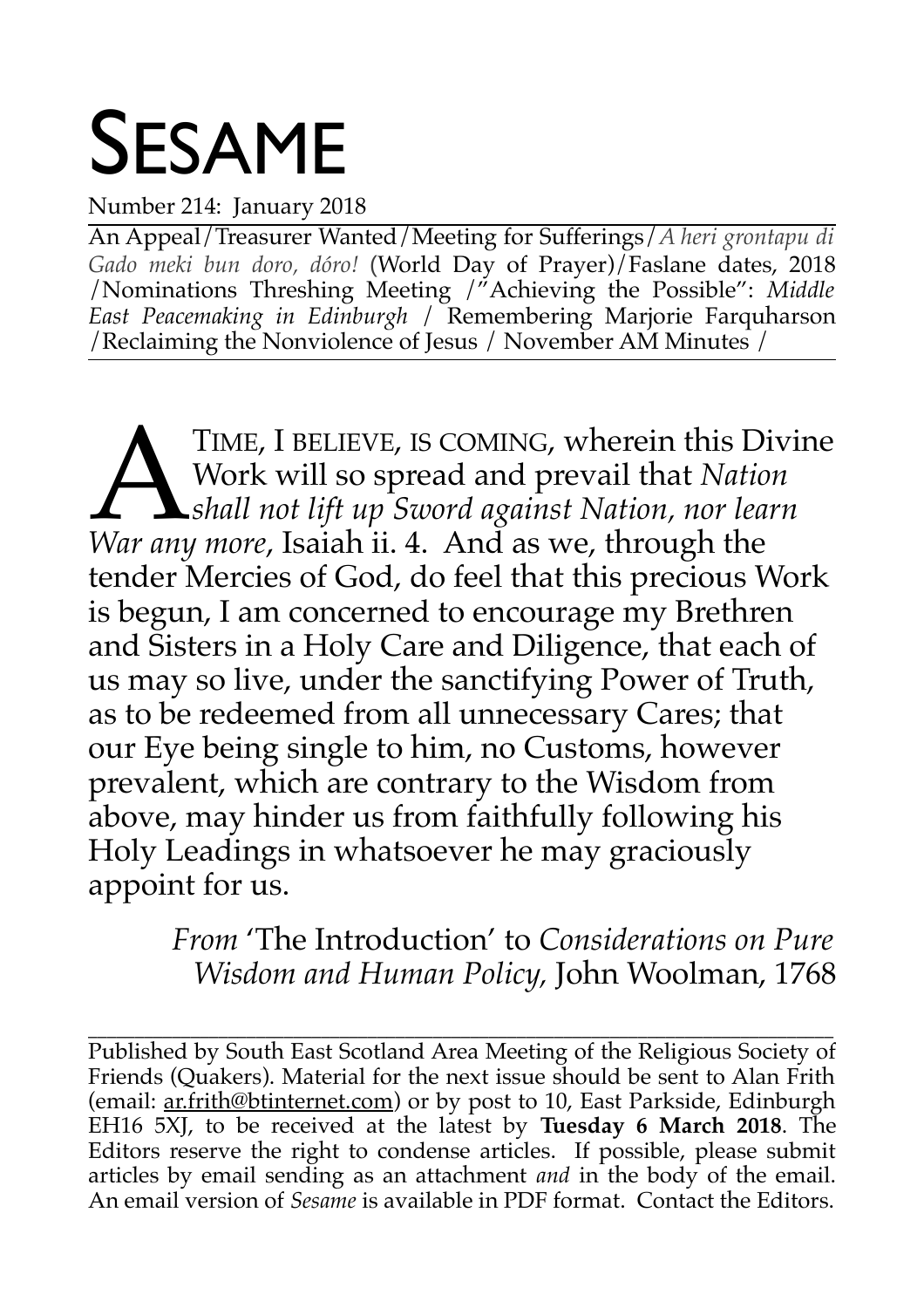2 SOUTH EAST SCOTLAND AREA MEETING

The next Area Meeting will be held at Edinburgh Quaker Meeting House on Monday, 22 January, 2018, starting at 7.00 pm and finishing by 9.00 pm. The draft agenda is below.

The business includes consideration of the report of the December Threshing Meeting on nominations issues, and discussing how to take forward the suggestions made at that meeting.

The meeting is open to everyone but each local meeting, the Area Meeting treasurers, trustees, elders, overseers and nominations committee are asked to appoint someone to attend, as one of the 'core representatives'.

I hope to see you there, Friends.

**Elizabeth Allen** Clerk, South East Scotland Area Meeting

# DRAFT AGENDA

- 1. Worship
- 2. Introductions
- 3. Minutes of last meeting, 25th November, 2017
- 4. Matters arising
- 5. AM Threshing Meeting on nominations issues What next?
- 6. Membership matters
- 7. AM Nominations Committee report
- 8. Conferences: Quaker Peace and Social Witness Spring Conference; Quaker Committee on Christian & Interfaith Relations conference, *The Changing Face of Faith in Britain and how should Quakers respond?*
- 9. Checking the Marriage register
- 10. Received from East Lothian Local Quaker Meeting, Minute 2017/24 'Memorial minute – Alan Dickinson' *See opposite*
- 11. Meeting for Sufferings report
- 12. Scottish Government's new Scottish Energy Strategy, available at www.gov.scot – Do we wish to comment?
- 13. Correspondence and notices
- 14. AOCB
- 15. Closing minute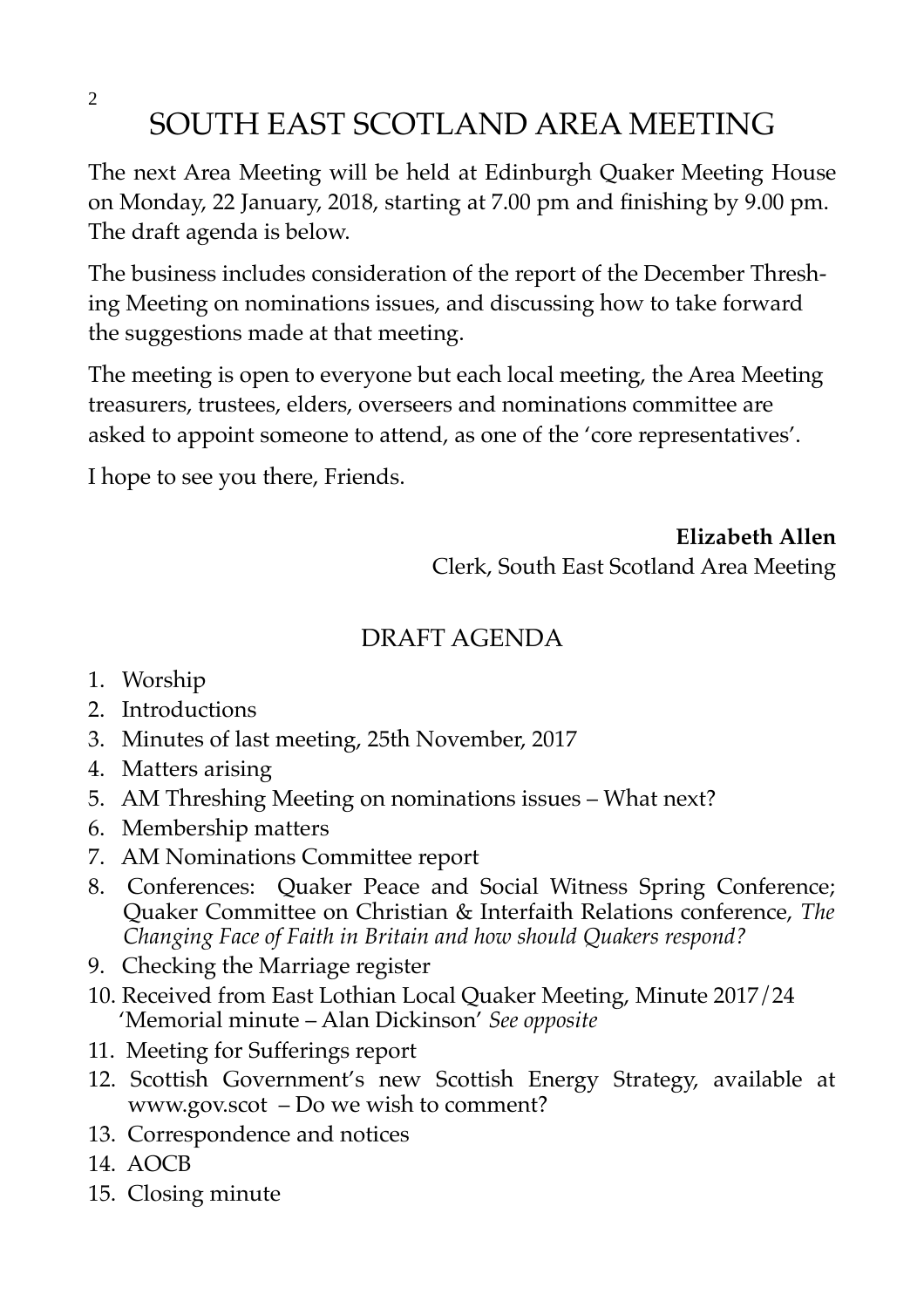# **Alan Dickinson**

*East Lothian Local Meeting met on Sunday 10 December 2017 and agreed to send the following minutes to South East Scotland Area Meeting:*

#### *2017/24 Memorial minute – Alan Dickinson*

We record the death on 27 September 2017, at the age of 87, of long term attender Alan Dickinson. His Quaker funeral took place in Dunbar on 10 October 2017, with a gathering in Edinburgh later in the day to share memories of his scientific and other work.

Alan had been attending Central Edinburgh Meeting while it was still at Stafford Street and continued attendance at Victoria Terrace until a few years ago, when he became a regular attender at East Lothian Meeting, especially after the latter started meeting in Dunbar. He and his wife, Helen, had moved from Lasswade to Dunbar in 1999 and lived together there until Helen's death in 2012.

Director of Edinburgh University's animal neuropathogenesis research unit, Alan was a distinguished scientist (brilliant, according to colleagues who spoke at his funeral gathering in Edinburgh), an expert on viral disease in sheep. We were told that he expected all his staff, including secretaries and cleaners, to attend the regular updates on the scientific work of his unit, a testimony to his commitment to social equality. He was, until the final deterioration in his health, doing significant and he believed ground-breaking work on the transmission of animal disease to humans (BSE/CJD). Gardening played a very important part in Alan's life. He was fascinated by plants and delighted in their particularity and propagation. He loved hellebores and held an RHS recognised national collection of chionodoxa.

Alan's ministry to us reflected his strong socialist convictions and, in his last few years, his commitment to doing what he could to save the National Health Service from the privatization agenda. We remember him as a kind, eccentric, generous man who was hugely enthusiastic for the things which mattered most to him.

We ask our clerk to send this minute to Area Meeting.

# **AN APPEAL (actually, two appeals)**

Some time before January 2012, *Sesame* printed a prayer by Matilda Mitchell, on the plight of former concentration camp inmates struggling with their memories. Could anyone who has kept a copy of the issue it was in please contact Matilda (details in the Book of Members)? I would also be grateful myself for any pre-2012 paper copies, as my own run of back numbers is far from complete.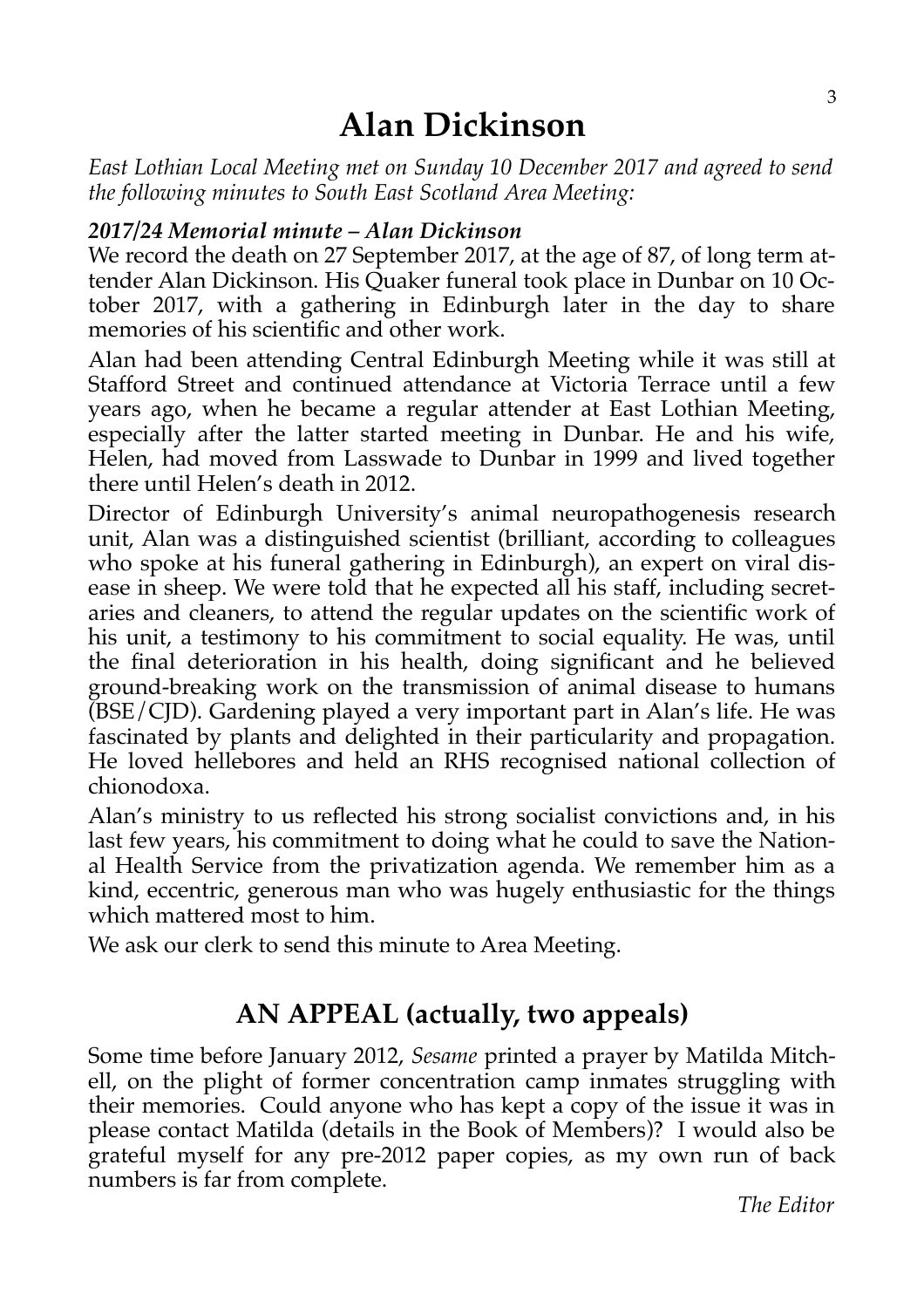# **SEARCHING FOR A SOUTH EAST SCOTLAND AREA MEETING TREASURER**

# *Would you be willing to offer service to Area Meeting as our Treasurer?*

The duties of the Treasurer are:

- To oversee the financial matters of Area Meeting and liaise with a professional accountant to ensure that effective financial measures, controls and procedures are in place.
- To oversee the development of financial strategy, including reserves and investment policies, and bring these before the Area Meeting trustees.
- To liaise with the accountant about the formal report and accounts each year, reporting to the trustees and to the independent examiner.

Usually the Area Meeting Treasurer would also serve as an Area Meeting Trustee. Trustees have collective responsibility for the good governance of Area Meeting and report to the Office of the Scottish Charities Regulator (OSCR), as Area Meeting is a charity.

We heard at Area Meeting in November that much of the work is people-related, rather than dealing with figures, and that the incoming Treasurer would be 'taking over a well-run ship'.

*For more information or to discuss the possibility of taking on this service, please contact Don Stubbings on 0131 336 1141, or by email* djstubbings@cooptel.net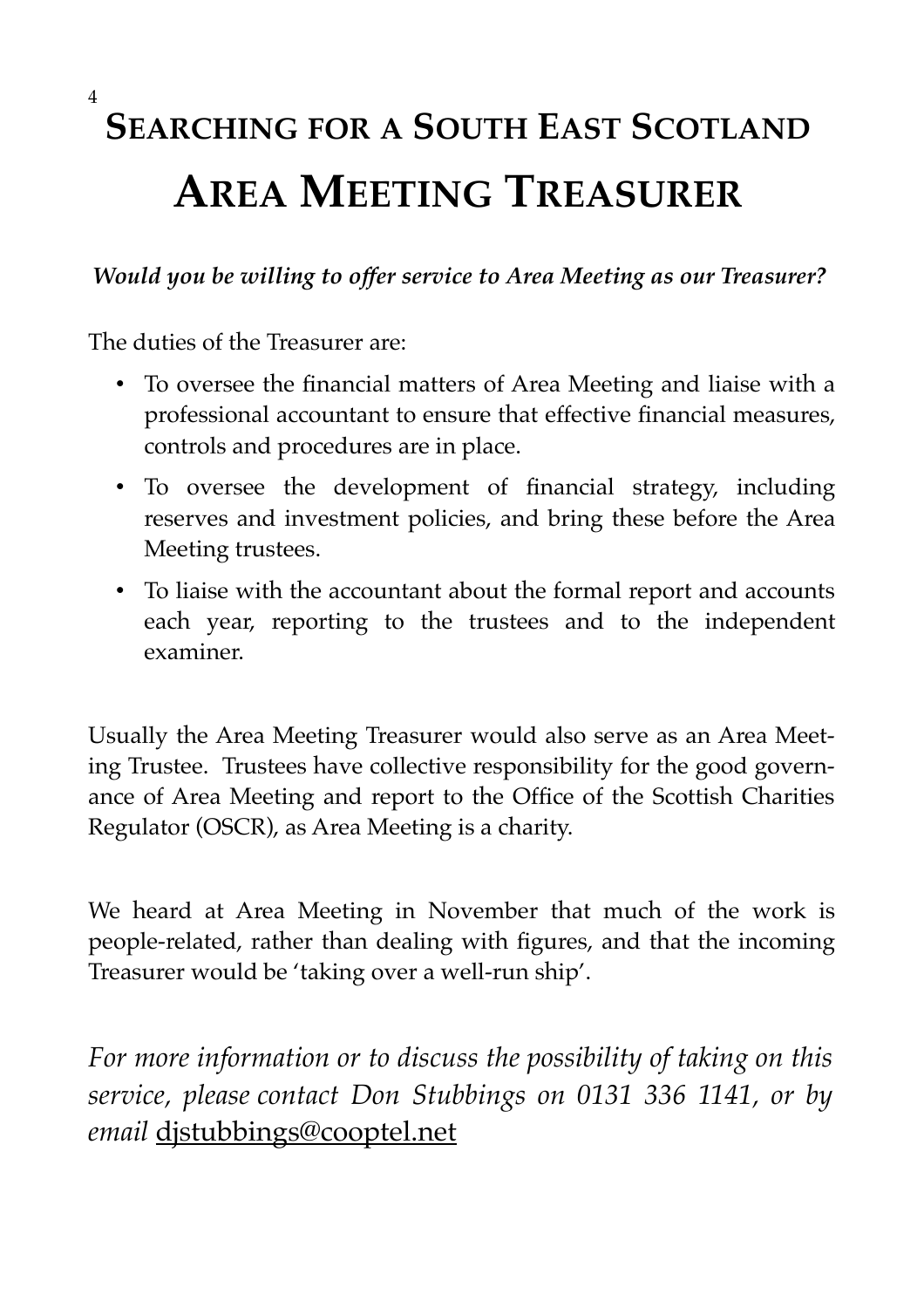# **Meeting for Sufferings**

Meeting for Sufferings met in London on 2 December 2017. As usual, all the papers for the meeting are available online at:

[http://www.quaker.org.uk/documents/mfs-dec-2017-updated](http://www.quaker.org.uk/documents/mfs-dec-2017-updated-agenda-papers-package)[agenda-papers-package](http://www.quaker.org.uk/documents/mfs-dec-2017-updated-agenda-papers-package)

and the minutes and other follow-up material are linked from:

<http://www.quaker.org.uk/our-organisation/meeting-for-sufferings/> papers-and-minutes

The first item to report is perhaps the most significant decision Sufferings has taken in the whole of my first term so far: we are asking Yearly Meeting 2018 to agree that we should set about revising our Book of Discipline, and that Sufferings should manage the formation of a Revision Committee to undertake the necessary work.

# *Book of Discipline Revision Preparation Group*

"By the Holy Spirit, guard the good deposit entrusted to you."

2nd Letter of Paul to Timothy, 1:14

Sufferings endorsed the Group's recommendation for "a full revision" of our Book of Discipline, and forwarded it to YM Agenda Committee, asking them to bring this to Yearly Meeting in 2018.

It may be helpful to set out the context in which this recommendation is being made. The 1994 revision merged the two existing books (*Christian faith & practice in the Experience of the Religious Society of Friends* and *Church government*) but without any review of the contents of the latter. In 2014, Yearly Meeting was asked to commence a new revision but could not reach unity on whether it should. Meeting for Sufferings then established the Revision Preparation Group, charged with better preparing us for the question when it came back again. The group in turn launched the "Reading Quaker Faith & Practice" exercise, which was much more successful than they had expected. Three kinds of outcomes were reported back to them, broadly speaking:

- Engaging with the book and the process
- Understanding why revision is appropriate
- Listening to religious differences

Following on from the last of these, they established a "Theology Think Tank", whose report, in the form of a small book entitled *God, words and us*, has just been published and is available from the Friends House bookshop.

The group concluded that the *Church government* parts really need a complete rewrite. The only altogether up-to-date parts are online; and while much supplementary information is also available it is not officially part of 'the book' – the discipline of the Religious Society of Friends.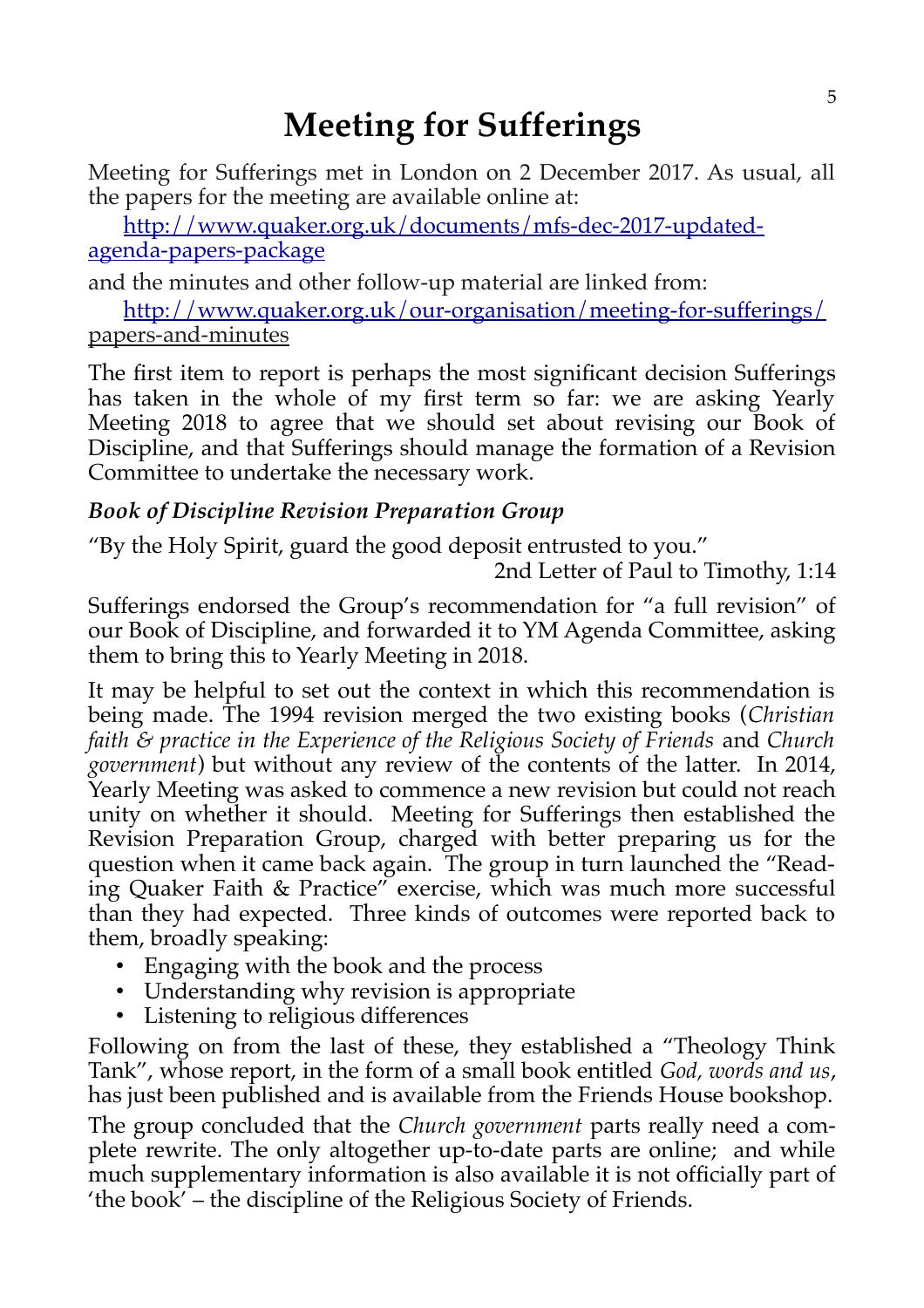6

A key part of the group's recommendation is to separate 'core' from 'supplementary material'. For example, in Chapter 16 on Marriage (new in the 4th edition), the first 15 sections (from "the meaning of marriage" to "registering officers") are 'core'; the rest are 'supplementary'.

 Sufferings *expects* that, if Yearly Meeting agrees, Sufferings will be asked to appoint (and oversee) a Book of Discipline Revision Committee. Our minute (MfS  $17/12/12$ ) read in part:

*We feel that the time is right to start a revision of our book of discipline. We also agree:* 

*1) The revision should begin with, but not be limited to church government, namely the sections which focus on our procedures and corporate discipline.*

*2) The revision should divide material between that in the main body of the book, which lays out principles, and supplementary material, which gives details.*

*3) The revision should draw on the richness of theological thought in our yearly meeting, now and historically, seeing diversity as fundamental to our community, not as a flaw.*

*4) The Revision Committee be given the freedom to be creative, while remaining in close contact with the yearly meeting.*

### *Finance report*

An overall summary: the anticipated 2017 deficit is down from last year, about £125,000, out of £12 million. A further £2 million is available from 'legacy funding' for new projects. The Hospitality Company, which manages Friends House and Swarthmoor Hall, represents nearly half of centrally-funded staff, but turns a profit for us as a whole, which goes for our 'charitable work'. The planned 2018 budget is almost unchanged from 2017. Contributions were  $up - a$  little bit  $-$  in 2017, and Trustees are budgeting for them to rise again in 2018; nevertheless, a £700,000 deficit is forecast.

### *Investments in Israel-Palestine: West Bank*

In response to a minute from Devon AM, Trustees responded that we hold no current investments in companies with interests in the West Bank. Investment policy guidelines are currently under review by Trustees.

### *Lobbying Act*

Trustees are supporting an exploration of bringing a case for judicial review to force the passage of an amendment to remove the vulnerability to retrospective application of the Act in the case of a snap election.

### *Sanctuary Everywhere Manifesto*

A second draft of this has come to us from the Forced Migration Advisory Group. It combines good will and aims with some inopportune phrasing. MfS offered some further amendments to try to address this, and then returned it with our approval as amended.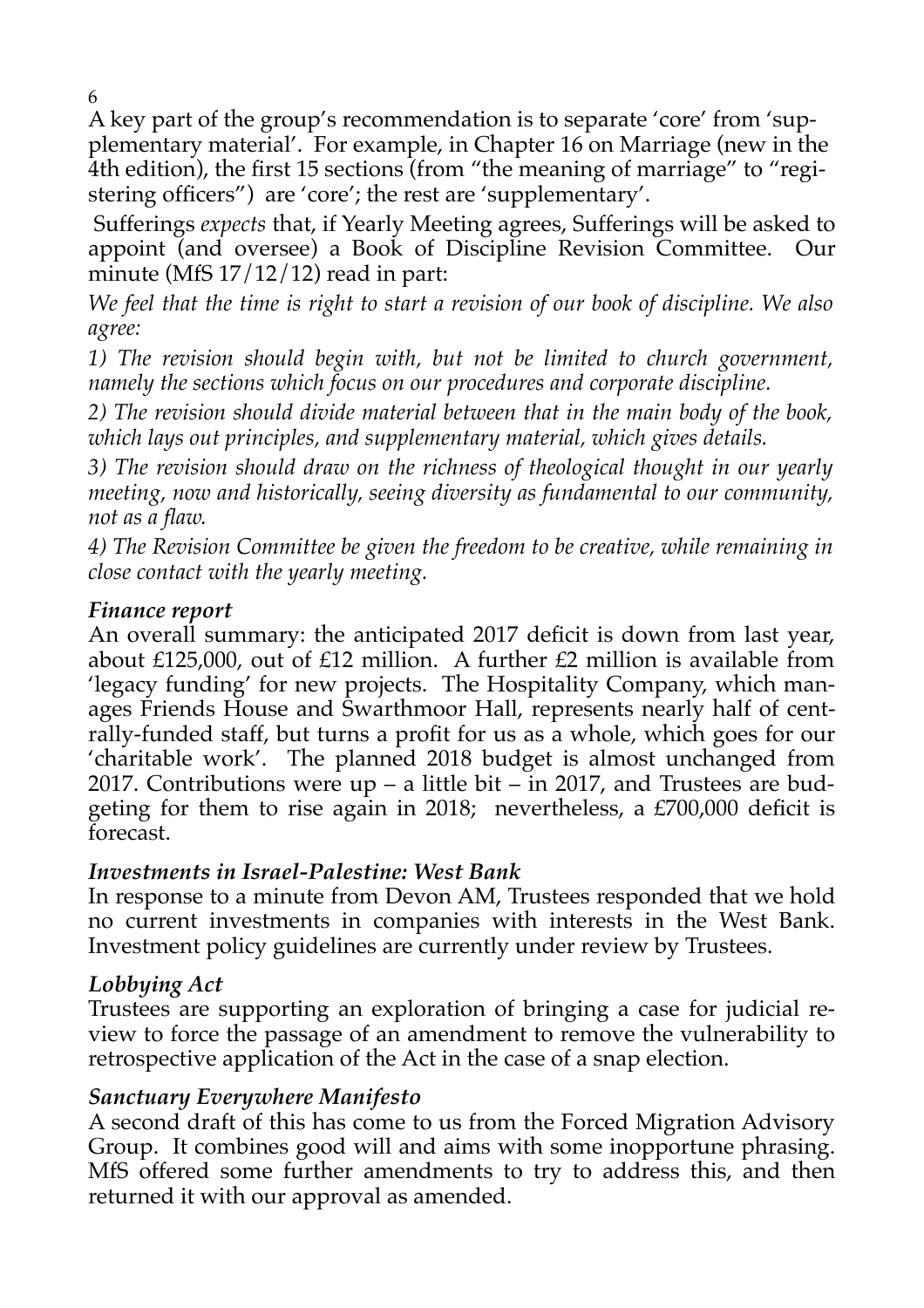#### *General Meeting for Scotland*

Adwoa Bittle (GM Clerk) gave an introduction to General Meeting, with a lot of good detail, including our campaigns with regard to Fracking, Militarism in Schools and Economic Justice.

The GM website has more: see <http://www.quakerscotland.org/>

#### **Henry Thompson**

# **World Day of Prayer**

There will be two Bible Study sessions in preparation for the World Day of Prayer, both at the Church of Scotland offices, 121 George Street, Edinburgh EH2 4YN, at 10.30 am: on Friday 9 February, and on Friday 16 February. The Day itself is on 2 March – at a church near you. The service has been written this year by the women of Suriname, with the theme *All God's Creation is Very Good!* inspired by Genesis 1:1-31.

For more information, see <https://worlddayofprayer.net/index.html>

# **Meeting for Witness, Faslane – 2018 dates**

Below are the dates when meetings for worship after the manner of Friends will be held by the North Gate of the Faslane naval base in 2018. Please remember to bring weatherproof clothing, something to sit on, and something to eat (if you wish to have sustenance before the journey home). We aim to start at 11.00 am each time; all dates are Sundays.

| 25 March | 24 June     |
|----------|-------------|
| 22 April | 7 October   |
| $27$ May | 11 November |

At the June meeting, we expect to be joined by members of the Northern Friends Peace Board, following the Board's meeting in Glasgow the previous day; and on **Saturday 15 September** there are plans for a "celebratory something" with ICAN – further details nearer the time.

#### **Alison Burnley**

*(The scheduled date for the November meeting coincides with the centenary of the Armistice, which might also occasion special arrangements.)*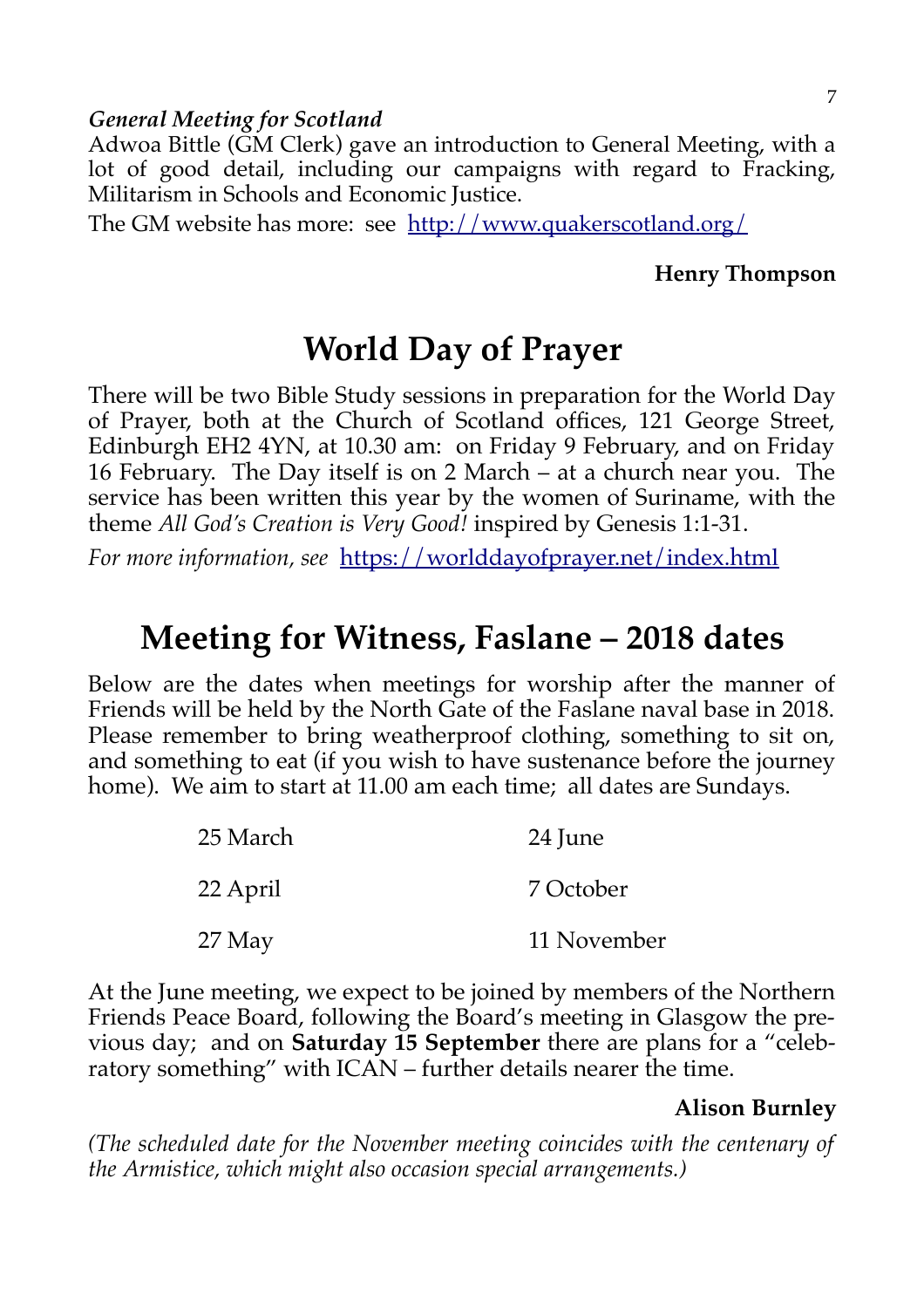# **Nomination Issues – the Threshing Meeting**

Area Meeting (AM) has difficulty in finding enough people to do the jobs needed. Some 40 people were at 7 Victoria Terrace on 9 December 2017 to grapple with this – mostly from our AM, but we were joined by some from East Scotland and North Scotland Area Meetings. We are not the only part of the Society of Friends with this problem.

This was not a decision-making event: on the contrary, it was an opportunity to voice difficult thoughts that have not been explicit to date, and to think about what might work, away from our usual ways of doing things.

In early discussion, it became clear that Quaker responsibilities evoke a range of responses: people spoke of guilt, anger and frustration, while others talked of leadership, balance and energy. Some spoke of 'undiscovered treasure', while others were concerned about burnout or duplication.

Participants were encouraged to go for 'blue sky thinking' or 'thinking the unthinkable', but it seems we find this quite difficult. Much of the discussion spoke of the detail of how we do things.

On the other hand, someone did say we might 'suspend the current nominations list, invite Friends to take up the roles they feel called to do; then work out how to fill any essential gaps': those of us with leadership roles found that a challenging idea! We've thought it through, and feel that we are not at the point where this is needed.

The clerking team – Elizabeth Allen and myself – gathered the suggestions and proposals, and we've now discussed with Don Stubbings of Nominations Committee what to take to Area Meeting, and how other matters might be dealt with.

'Do our committees meet more often than is needed? Can we do more work without face-to-face meetings, *e.g.* by phone or video link?' This is something that committees have already been encouraged to consider. As a way of helping people be better aware of how the different committees fit together, Don will prepare a diagram and post it on our AM website (http://www.quakerscotland.org/south-east).

Concern was expressed that people doing Quaker jobs might feel isolated or under stress: we need to be more aware of this, and Overseers have the major role here.

Similarly, people may find themselves taking on a job that needs training. We do have quite a few people going to Woodbrooke (the Quaker college in Birmingham) for training but that's a big time commitment. We would benefit from bringing that training closer to home, either by people passing on what they have learnt, or by using our in-house expertise. We feel that each committee should spend time once a year, looking at its own training and learning needs.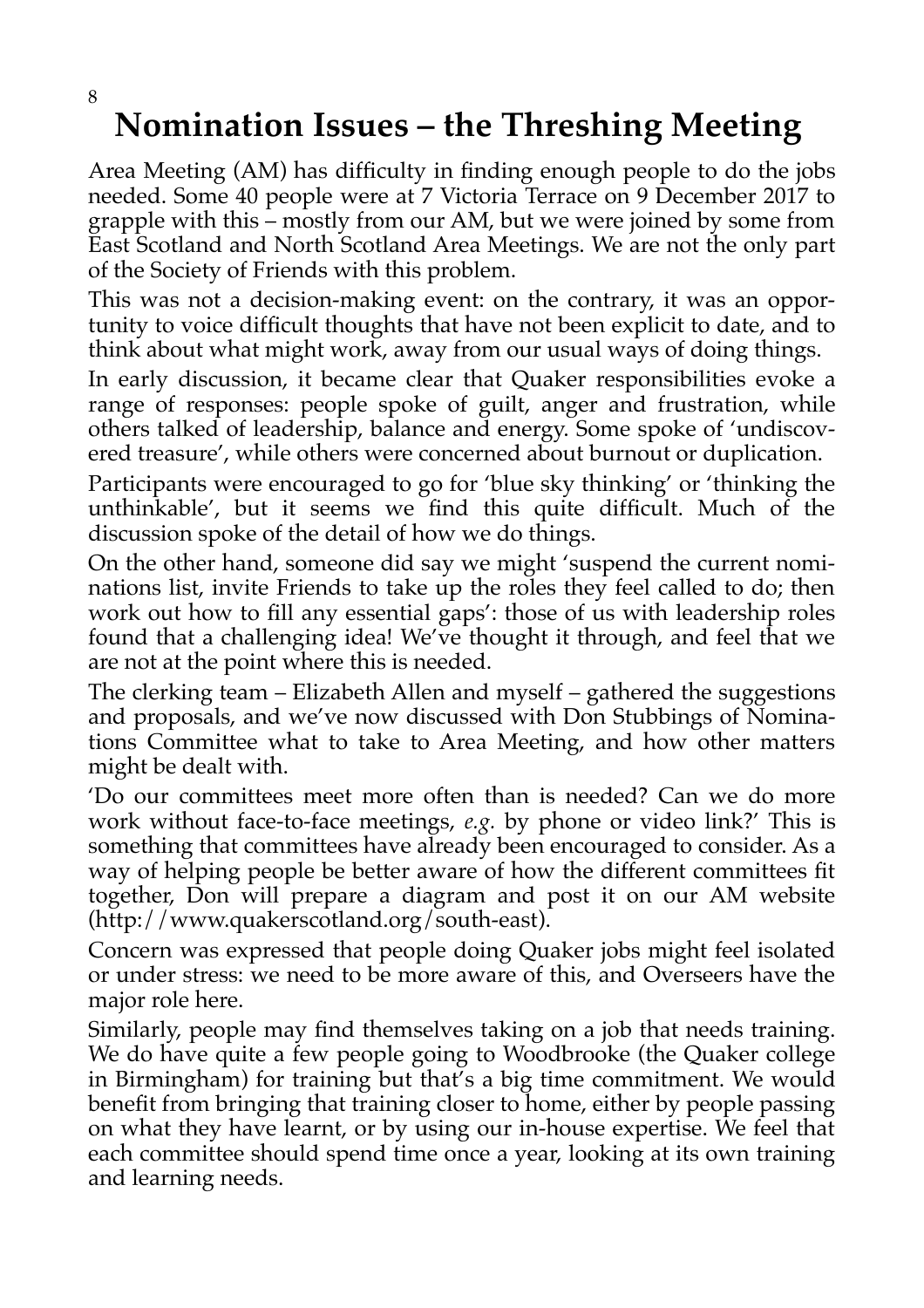The idea of an 'activities audit' is appealing. This would be a close examination of the various resources and activities going on within our local meetings, and how they relate to the concerns of the area as a whole. We plan to bring to AM a proposal to hold a day to develop this approach; and we may find it fits in with the decision in November to invite local meetings to set up a memorandum of understanding of their needs and activities, on the model already followed by Kelso and Central Edinburgh local meetings.

Other issues were identified, which the clerking team feels can be progressed in different ways: we'll be carrying this out over coming weeks, to try and ensure that the energies and ideas generated do not get dissipated.

During the meeting, we were told that Meeting for Sufferings has agreed that the time is right to revise our Book of Discipline, starting with church government, and that this recommendation should go to Yearly Meeting 2018 for a decision. The process of revision might recognise many of these issues and change expectations.

Importantly, too, we were reminded that while the immediate problem is that of filling posts, we should always bear in mind the following:

*Quakers are a people seeking to build a community in which we:*

- *Deepen our spiritual lives*
- *Witness to our faith in action*
- *Promote Quaker approaches to spirituality and values.*

This is the message we must carry with us, as we take on the challenge of living as a vibrant and outward-looking community.

**Alastair Cameron** Assistant AM Clerk

# **ACHIEVING THE POSSIBLE**

**A Draft Treaty** 

**for a Weapons-of-Mass-Destruction-Free Zone in the Middle East: Vision, Process, the UN General Assembly and the 2018 Round Tables** *THE EDINBURGH PREPARATIVE CONFERENCE January 22-25 2018*

A project has begun at UN House in Scotland to give support to an initiative towards ridding the Middle East of weapons of mass destruction (WMD), and to the Scottish Government's contribution to the process. The initiative is under the ægis of the British American Security Information Council (BASIC), and is led by individuals from within the Middle East; Scotland's involvement, which has arisen through informal collaborative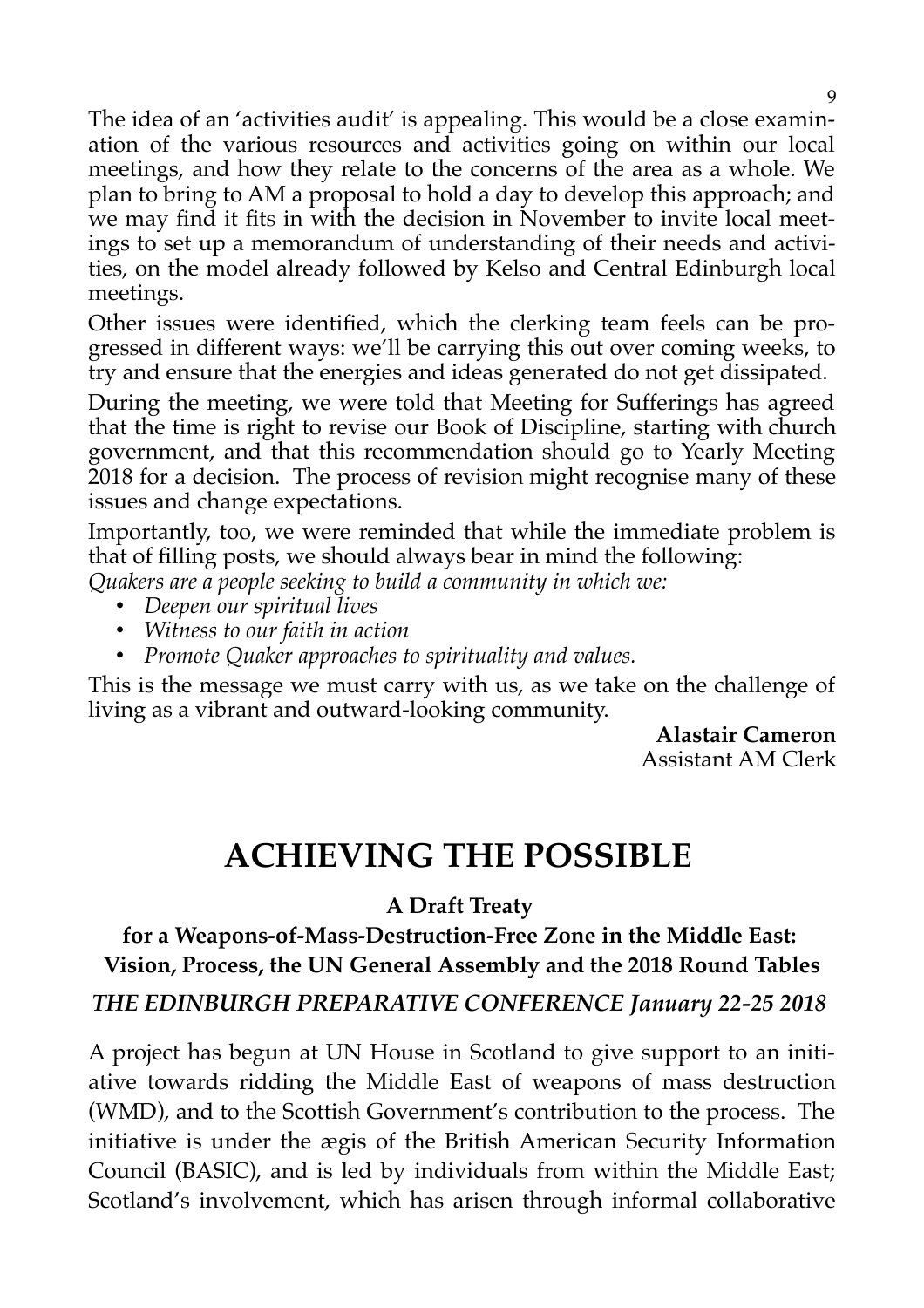10

disarmament activity and a long-standing commitment to peace in the Middle East, will be in facilitating an international meeting: the Edinburgh Preparative Conference.

In November 2013 a round-table meeting was held in Tel Aviv, organised by the Israeli Disarmament Movement (IDM), with the support of BASIC, PAX and Green Cross. (PAX, as its name suggests, is a peace campaign: Netherlands-based, it was formed by Pax Christi (Roman Catholic) uniting with IVK, the (Protestant) Interchurch Peace Council. BASIC, on the other hand, is *not* a pacifist organisation – leading British members include Malcolm Rifkind and Menzies Campbell – and Green Cross is the international environmental organisation founded by Mikhail Gorbachev.) That meeting was called in response to the lack of progress towards a WMD-Free Zone in the Middle East that had been made at the conference in 2010 to review the working of the Nuclear Non-proliferation Treaty (NPT), and it sought to consider ways forward by learning about the language, rhetoric, and fears of Israeli officials – and others. It involved Israeli and international experts, Israeli foreign ministry staff, and diplomats from Finland, Switzerland and Norway, and was the first time civil society had hosted such an event in Israel. After a second, shorter conference in Washington DC a year later, it appeared that stagnation in talks arises from lack of goodwill and an inability to see past the source of suggestions to their actual content. Utilising an exercise of visualising what the region would look like, and how behaviours would change if the treaty existed, a draft proposal for a WMD-Free Zone in the Middle East was written without attribution, so that its contents could be considered on their merits regardless of where they came from or who had written them. This enabled the possibility of identifying solutions to well-aired difficulties, and highlighted a need for dialogue as an alternative to focusing on the obstacles. A skeleton draft treaty, along with an outline for an organization in the zone – the Middle East Treaty Organization (METO) – was delivered to international and regional experts in 2017, with the proposal that discussions take place beyond the Middle East in venues that could be seen as neutral. In 2017, the UN-sponsored meetings for a nuclear ban treaty provided opportunities to do this. Bill Kidd MSP, Co-President of Parliamentarians for Nuclear Non-proliferation and Disarmament (PNND), convener of the Scottish Parliament Nuclear Disarmament Cross-Party Group (NDCPG), and a supporter of Nobel Peace Prize laureate ICAN (the International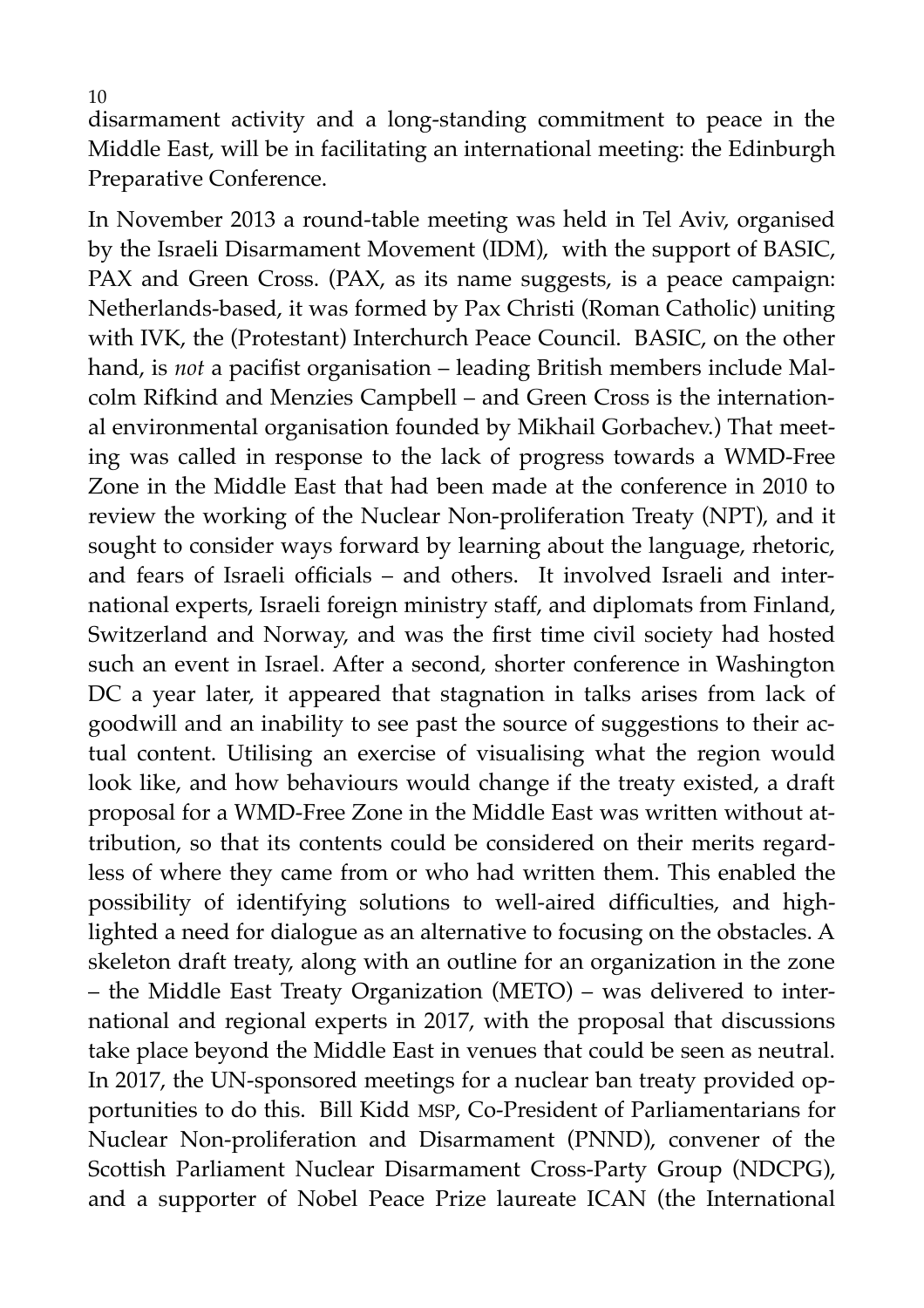11

Campaign to Abolish Nuclear weapons) has consistently represented the Scottish perspective to diplomats and civil society at UN disarmament talks, as well as hosting innumerable international and Scottish meetings and events on the topic at the Scottish Parliament. Scotland is now seen as somewhere with a Parliament and Government that is interested in international peace and security, and, although not at this time a UN memberstate, it is without a political agenda on security doctrines in the Middle East. The Scottish Government were thus approached as potentially useful contributors to the process. At a discussion in New York with BASIC, the Irish delegation to the TPNW Conference, the IDM and the American Iranian Council, Scotland was suggested as a location suitable for initial discussions of "Achieving The Possible". The Scottish Government approved, and the event, named the Edinburgh Preparative Conference, was agreed as a possible way forward in a seemingly intractable situation.

The venue is UN House in Edinburgh. It was established in 2012, and has supported awareness-raising on nuclear non-proliferation, peace, security and disarmament. In 2013 the Edinburgh United Nations Association took a lead on the International Conference on a WMD Free Zone in the Middle East, hosted by Bill Kidd MSP with high level diplomatic presence from Finland and Russia and input from Israel and Palestine. UN House is a partner organisation in ICAN and a corporate member of the Scottish Parliament NDCPG.

The Edinburgh Preparative Conference will take place according to Chatham House Rules behind closed doors. Scottish Government Ministers will meet and greet participants; any follow-up media release will be issued from the Scottish Government office. A reception at the Parliament, followed by a Burns Supper at nearby Serenity Café [*see overleaf*] will allow appropriate cultural exchange with participants. This step may ensure that by the time of the 2020 NPT Review Conference, there will be enough constructive attention and official negotiation to ensure the states in the region do not take negative dramatic steps such as leaving the NPT or claiming that a WMD Free Zone in the Middle East is impossible. In May 2018 a new draft treaty can be presented to UN members at the NPT Preparatory Committee.

#### **Janet Fenton**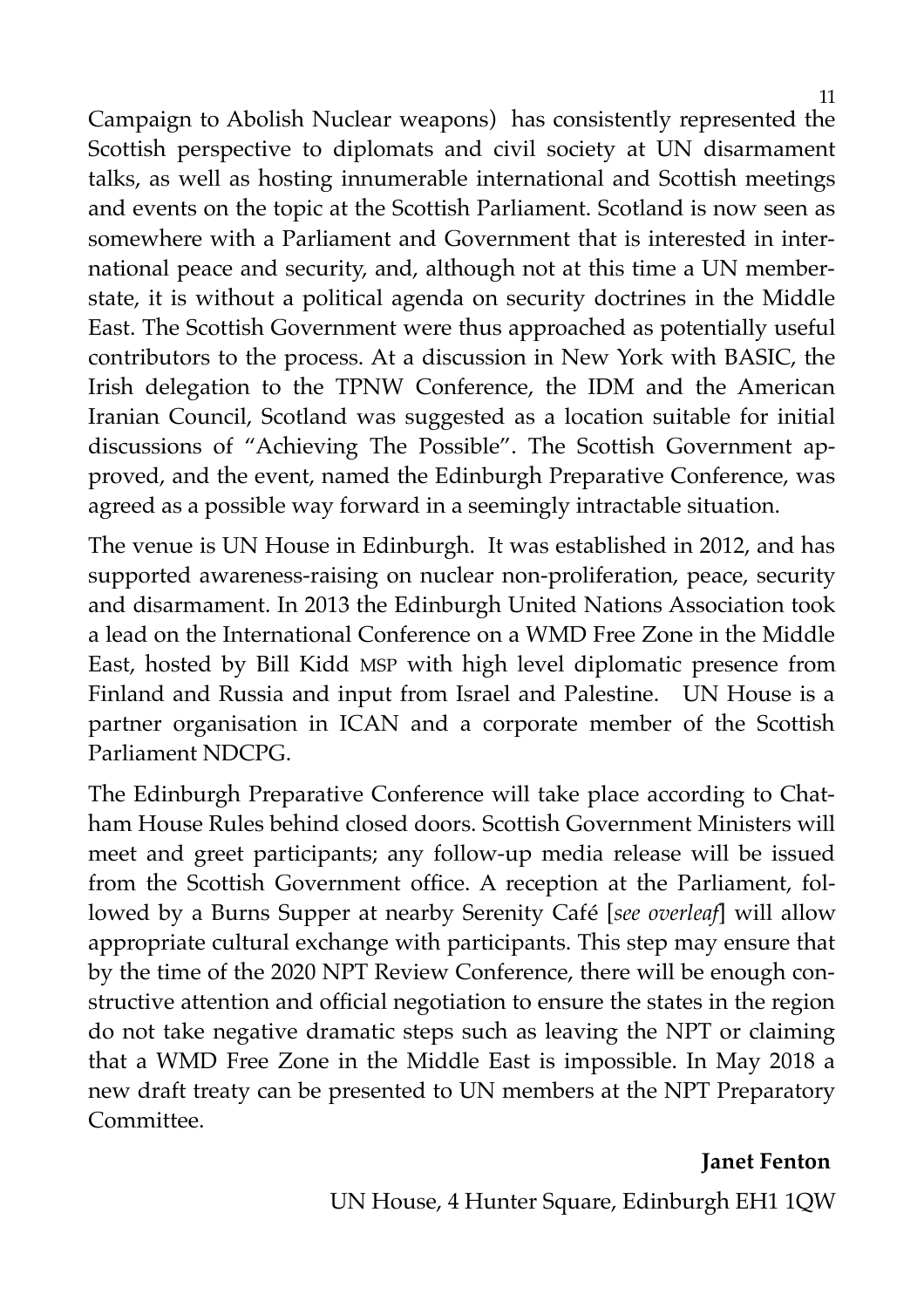# *BURNS SUPPER for Peace in the Middle East*

# **Serenity Cafe, The Tun, 8 Jacksons Entry, Edinburgh EH8 8PJ Tuesday 23 January 7.00 pm**

*THE EDINBURGH PREPARATIVE CONFERENCE* is an exciting project to offer support for the diplomats and activists who are working together towards getting the UN to agree a special zone in the Middle East that would be free of all Weapons of Mass Destruction.

Scotland has a Parliament that is interested in international peace and security. Not a UN member-state, it is without policies or a political agenda on security issues in the Middle East. The Scottish Government can't fund the activities, but it is showing goodwill, and supporting the conference, with a safe and neutral space outside the region: UN House in Edinburgh is offering a Scottish welcome to those taking part.

Since all this is happening during Burns Week, what could be better than a Burns Supper to help raise some of the costs and have a good time! We'll keep it simple for everyone with religious or other dietary requirements, so it will be veggie, and alcohol-free. We will have the traditional celebration including the Immortal Memory, the address to the haggis and some great music. We can promise you some of our finest, and there may even be some parliamentarians taking a role!

If you'd like to join in, meet our visitors and have a good Burns supper at *EDINBURGH'S SERENITY CAFE* on Tuesday 23 January at 7.00pm, please email [janet@wordsandactions.scot.](mailto:janet@wordsandactions.scot) We are asking for a minimum contribution of £20 from each diner.

### **Janet Fenton**

# **REMEMBERING MARJORIE FARQUHARSON**

Marjorie was a much-loved member of our Meeting from her arrival in Edinburgh in 2001 until her untimely death in 2016. We held a Memorial Meeting in March last year to give thanks for her life and for her many gifts. Friends will remember that she served as clerk of our Area Meeting from 2007 to 2010.

Rosemary Hartill sent me these notes:

"Marjorie was a political scientist who worked tirelessly for human rights in the former Soviet Union and around the world. In 1991, she established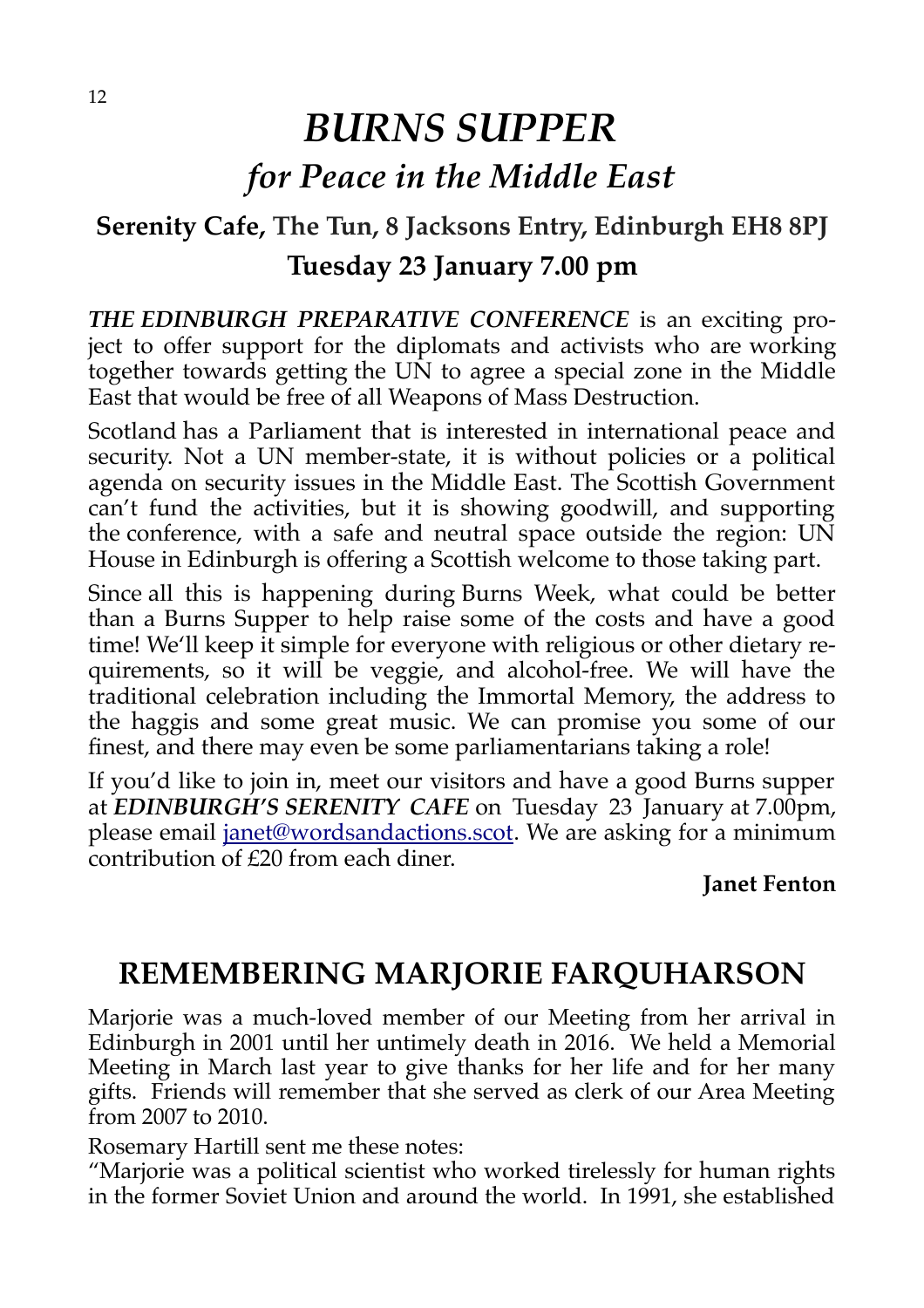Amnesty International's Information Office in Moscow, a unique venture during a fascinating period of change. Most westerners in Moscow lived a life apart, with access to foreign currency shops and good-quality food. Marjorie chose instead to live as an ordinary Muscovite, in one room with a small kitchen, even when, in 1992, the inflation rate in Russia soared to more than 2000  $\%$ .

"Later, Marjorie evaluated projects funded by the EU, and also wrote many expert opinions on asylum seekers' applications to live in the UK. She also translated work by Gogol, Bulgakov and Mandelstam, as well as writing her own poetry and short stories. One of these, 'The Weather Station', won the 2000 BBC World Service best short story prize, and was broadcast."

In March, Marjorie's partner, Irina, is to self-publish the diary that Marjorie kept during her period in Moscow. Central Edinburgh LM has decided to ask Friends throughout the Area Meeting whether they would like to help fund this book in Marjorie's memory.

If you would like to make a contribution, please get in touch with me: john.h.phillips@blueyonder.co.uk or send me a cheque in memory of Marjorie, payable to *Central Edinburgh Quaker Meeting*. I will be sending a card and a cheque to Irina in a few weeks' time, as a thank-you from Friends.

**John Phillips**

# **God's Grandeur**

The world is charged with the grandeur of God. It will flame out, like shining from shook foil; It gathers to a greatness, like the ooze of oil Crushed. Why do men then now not reck his rod? Generations have trod, have trod, have trod; And all is seared with trade; bleared, smeared with toil; And wears men's smudge and shares men's smell: the soil Is bare now, nor can foot feel, being shod. And for all this, nature is never spent; There lives the dearest freshness deep down things; And though the last lights off the black West went Oh, morning, at the brown brink eastward, springs-- Because the Holy Ghost over the bent

World broods with warm breast and with ah! Bright wings.

### **Gerard Manley Hopkins (1844-1889)**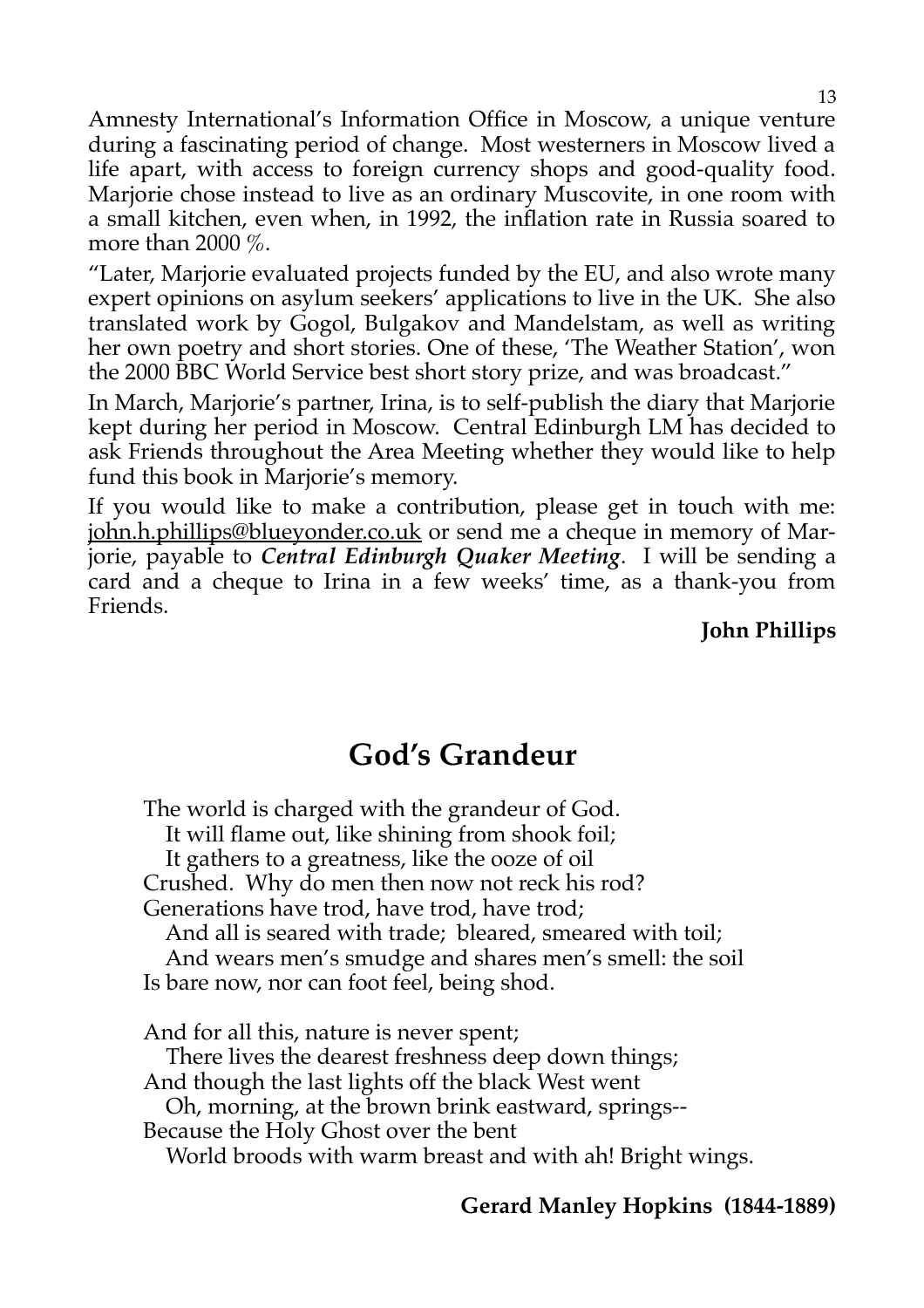# *Christianity & War:*

# *Reclaiming the nonviolence of Jesus*

# **10:30 am-4.00 pm Saturday 3 March, 2018 Threshold Centre, Princes Street, Perth PH2 8LJ**

A day of prayer, study & organising

Tea/coffee provided, please bring a packed lunch

- *Is Jesus' teaching compatible with waging war?*
- What do the Gospels tell us?
- *How do we make opposition to war central to our Christian witness?*
- How do we end the Church's support for war?

Speakers to include:

*The Revd Dr Clive Barrett, Adviser to APF & Chair of the Peace Museum in Bradford* 

*The Revd David Mumford, Former Dean of Brechin Diocese.* 

To register or simply to find out more email: [dmumford@phonecoop.coop](mailto:dmumford@phonecoop.coop)

# **Organised by the Anglican Pacifist Fellowship**

# **Frugality or Bounty**

Frugality is good if liberality be joined with it. The first is leaving off superfluous expenses; the last bestowing them to the benefit of others that need. The first without the last begins covetousness; the last without the first begins prodigality. Both together make an excellent temper. Happy the place where that is found.

Were it universal we should be cured of two extremes, want and excess. And the one would supply the other and so bring both nearer to a mean, the just degree of earthly happiness.

It is a reproach to religion and government to suffer so much poverty and excess.

Were the superfluities of a nation valued and made a perpetual tax or benevolence, there would be more almshouses than poor; schools than scholars; and enough to spare for government besides.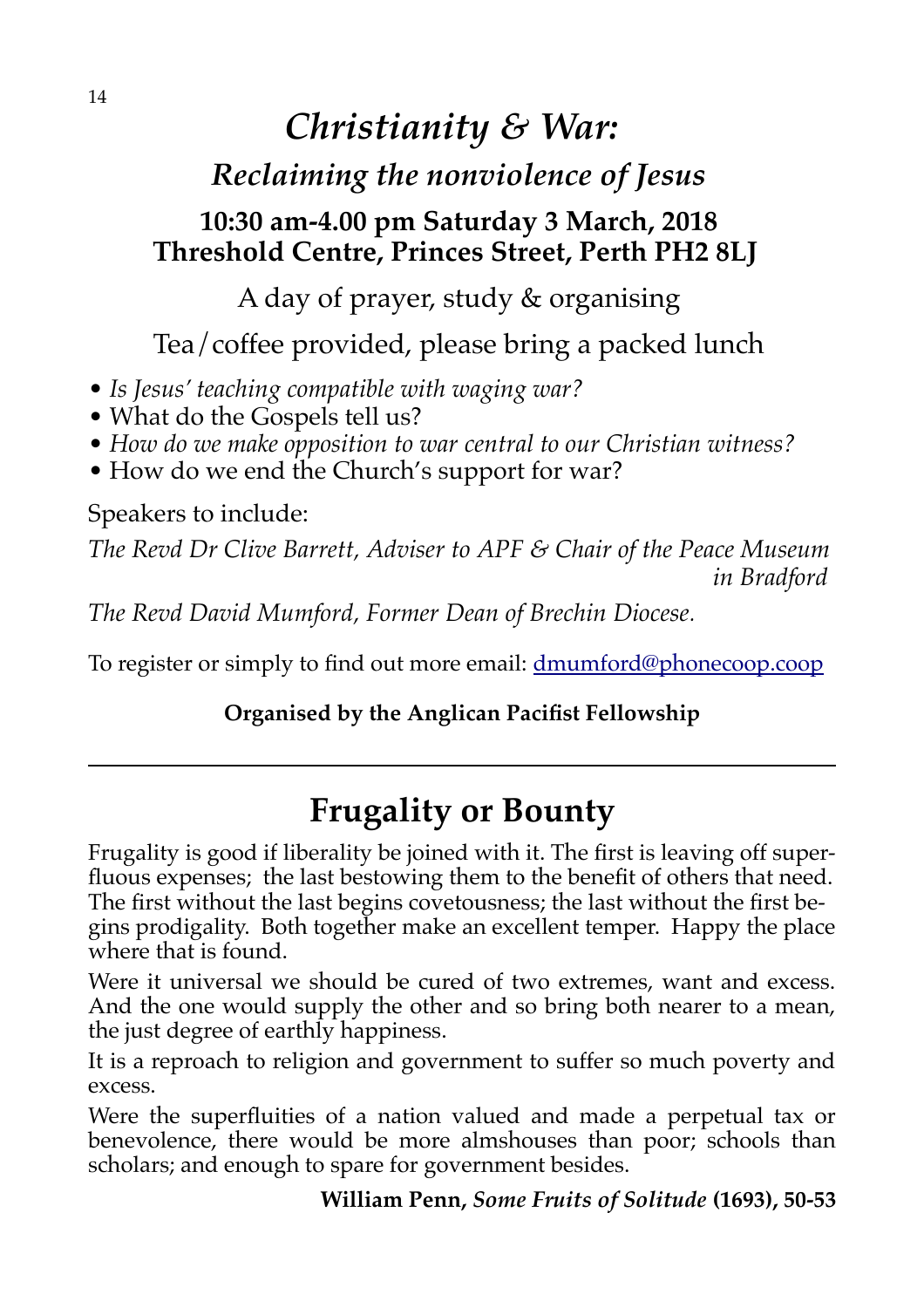# SOUTH EAST SCOTLAND AREA MEETING

# **Minutes of Area Meeting held on 25 November 2017 at Fisherrow Community Centre, South Street, Musselburgh**

#### **2017/11/01 Worship and Introductions**

We began our business meeting with a period of worship.

We have ensured those present know each other's names and meetings. The attendance will be recorded in the concluding minute.

**2017/11/02 The Minutes of our last meeting**, held on 23 September, at the Quaker Meeting House, Kelso have been signed and entered in the minute book.

#### **2017/11/03 Matters Arising**

#### *a) Newly admitted remand prisoners without personal cash*

Further to minutes 2017/08/06 and 2017/09/03 further correspondence has taken place with the Scottish Prison Service Operations Directorate. Their response reiterates the SPS protocol to which staff work and ignores our request to have our correspondence passed to Michael Matheson, Cabinet Secretary for Justice, as we are challenging current policy relating to remand prisoners without personal cash.

Polmont Meeting has set up a meeting on 27 November with Michael Matheson, at which Kate Arnot and Mariot Dallas will raise this issue.

#### *b) Threshing Meeting on nominations issues*

Further to minute 2017/09/05, Area Meeting Nominations Committee Convenor's report, our clerks have set up a threshing meeting, in accordance with the minute. It will take place on Saturday, 9 December, from 1.00 pm to 4.30 pm, at Edinburgh Quaker Meeting House. [*See page 8.*]

#### **2017/11/04 Fixing the 2018 fund for small donations to newly admitted remand prisoners without personal cash in HMP Edinburgh** Further to minute 2017/08/06, we have discussed our budget for pro-

viding this service in 2018 and agree that it would be appropriate to make £750 available. We ask our clerk to notify the Co-ordinating Chaplain at HMP Edinburgh of this amount and to continue our discussion with her as to how it is used.

The clerks have been informed that a contribution towards the small donations to newly admitted remand prisoners in need, falls within the criteria of the Sylvia Marshall Bequest and it was suggested that we consider submitting an application. We ask our clerk to apply to the Sylvia Marshall Bequest for a grant of £300, to supplement the £750 Area Meeting donation.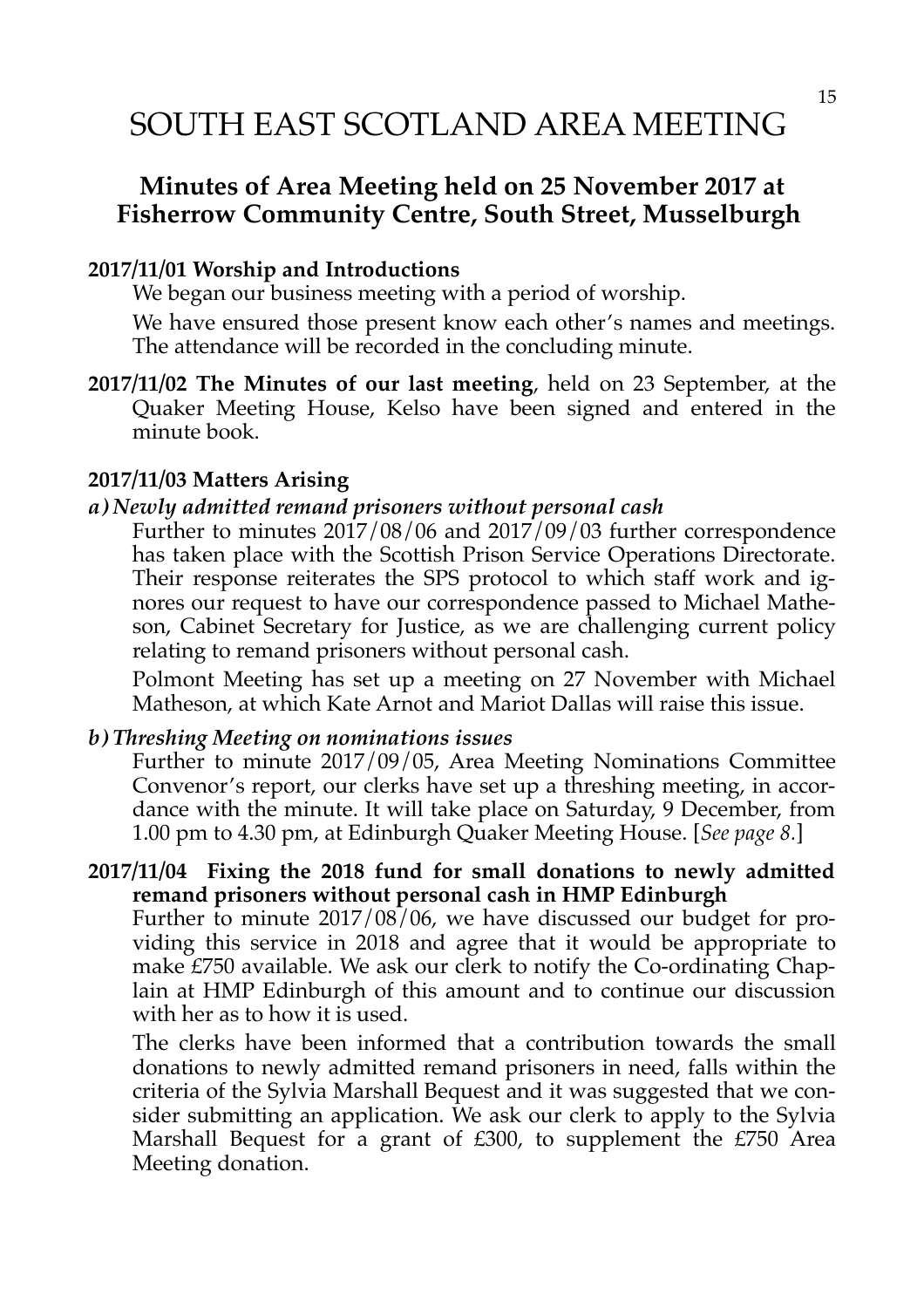# **2017/11/05 Membership Matters**

### **Jo Dubé**

16

Jo Dubé of Tweeddale Meeting is listed in our Book of Members as being in membership elsewhere. Our Assistant Clerk (Membership) informs us that the records of Jo's previous Area Meetings, York and Cambridge & Peterborough, seem to be incomplete and that neither area meeting has a record of Jo being a current member, though Friends' House has her membership recorded under York AM.

We ask Alison Moore to contact Jo to ascertain whether she wishes to be recorded as a member of South East Scotland Area Meeting, and to report back.

### *Transfer of Membership – out*

#### **Hilary Constable**

We have received a Certificate of Acceptance from Cumberland Area Meeting for the transfer of Hilary Constable's membership.

#### **Gregory Valatin**

We have received a Certificate of Acceptance from Surrey & Hampshire Border Area Meeting for the transfer of Gregory Valatin's membership.

#### **Jasmine Perinpanayagam**

Jasmine Perinpanayagam has requested that her membership be transferred from South East Scotland Area Meeting to North Scotland Area Meeting, where she now attends Forres Meeting. We agree to this transfer and ask our Assistant Clerk (Membership) to send a Certificate of Transfer to North Scotland Area Meeting.

#### **2017/11/06 AM Nominations Committee Report**

Nominations Committee has brought forward the names of the following Friends:

*1. Nominations to Meetings for Sufferings for the triennium 2018 – 2021:* Representative

**Henry Thompson**, Central Edinburgh (2nd triennium)

Alternative Representative

**Kate Arnot**, Polmont (2nd triennium)

### *2. Appointments*

To serve from January 2018 to end of December 2020:

(a) Pastoral Care & Oversight – **Anna Phillips**, Central Edinburgh

- (b) Pastoral Care & Oversight **Barbara Naumann**, Central Fife
- (c) Elder **Nicola Read**, South Edinburgh (2nd triennium)
- (d) Quaker Life Rep. Council **Katrina McCrea**, Portobello &

Musselburgh (2nd triennium)

- (e) John Wigham (Enjoyment) Trust **Rachel Crockett**, Polmont
- (f) Festival Committee **Jenny Renton**, Central Edinburgh

(g) Festival Committee – **Janet Grimwade**, Central Edinburgh

These names being acceptable to us, we appoint these Friends accordingly.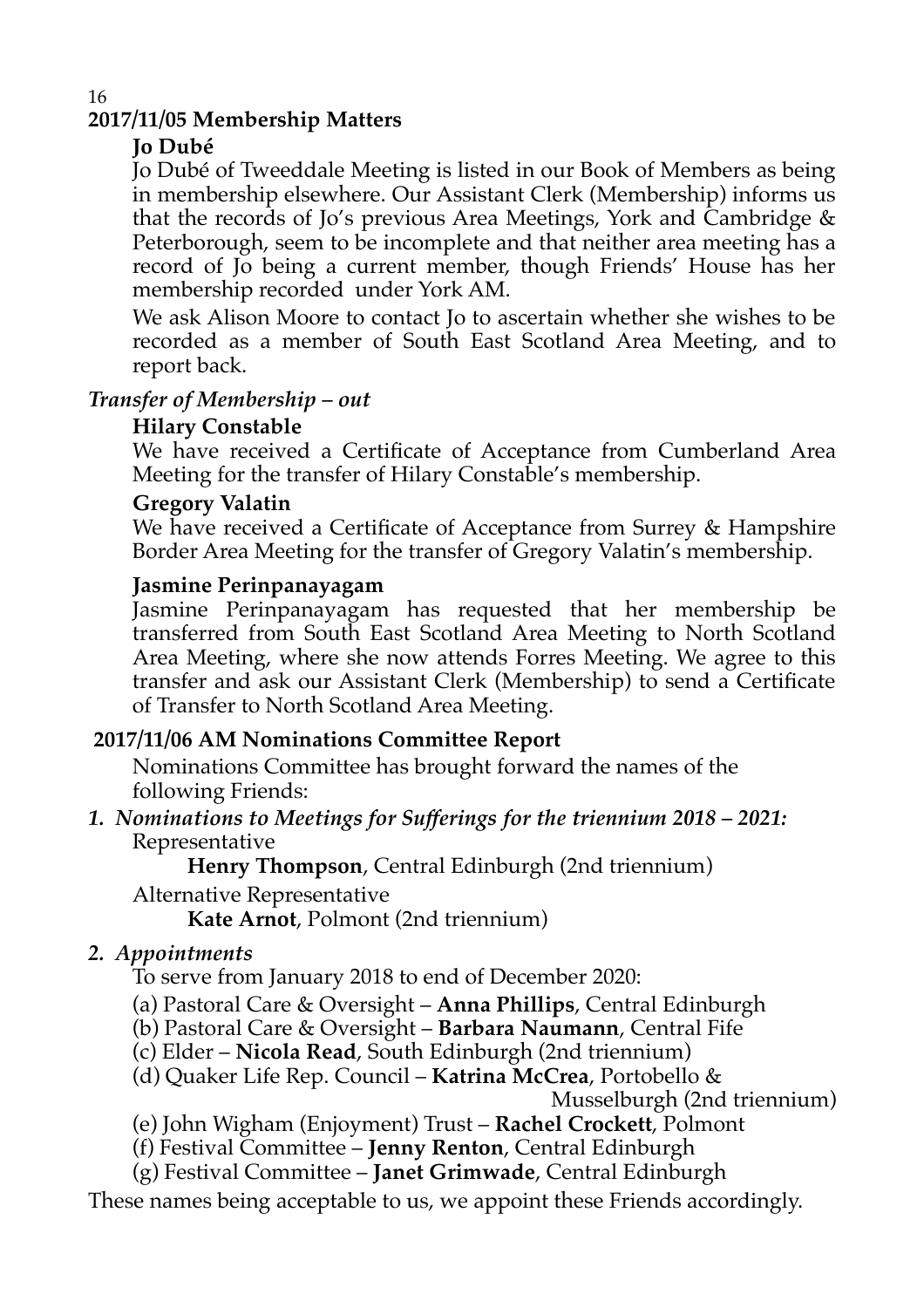#### *3. Assistant Convenor of Nominations Committee*

We appoint the following Friends to act as a search group to find a Friend to serve as Assistant Convenor of Nominations Committee for the first six months of 2018 and thereafter as convenor:

**Laurie Naumann**, Central Fife

**Simon Jackson**, Central Edinburgh

#### *4. Release from Service*

Mark Bitel (Central Edinburgh) has asked to be released from service as an Area Meeting Elder. We agree to this request with immediate effect and thank Mark for his service.

### *5. Completion of Service*

We thank the following Friends for their service to Area Meeting, which they will complete at the end of December:

- (a) John Fox, Central Edinburgh Elder
- (b) Liz Law, Central Edinburgh; John Phillips, Central Edinburgh and Rufus Reade, South Edinburgh – Trustees

(c) Annie Miller, Central Edinburgh – John Wigham (Enjoyment) Trust

We thank Nominations committee for the work it does on our behalf.

### **2017/11/07 Appointments to Quaker Events**

### *a) Junior Yearly Meeting, 4 -7 May, 2018, Lee Valley Youth Hostel*

JYM is for young Quakers in Britain aged 15-18 (whose birthdays fall between 1.9.99 and 31.8.02). Area Meeting is entitled to one guaranteed place but may make other additional nominations. The cost per place is £235 and the closing date for bookings is 12 February, 2018.

We agree to take up the guaranteed place, and invite local meetings to suggest the names of young people who might be interested, and notify the Area Meeting Clerk

#### *b) The Changing face of Faith in Britain, How should Quakers Respond? Woodbrooke, 16 – 18 March, 2018*

The Quaker Committee for Christian and Interfaith Relations invites Area Meetings to nominate representatives to this event, which will examine the challenge for Friends in the growth of 'secular society' and changes to traditional religious expression. The cost is £245 per place and the closing date for bookings is 31 January, 2018.

We ask Nominations Committee to find a Friend to attend this conference.

#### *c) Quaker Peace and Social Witness Annual Spring Conference, Swanwick, 23 – 25 March, 2018*

The 2018 theme is 'Journeys of Witness'. The conference will focus on the work that QPSW does in the world on behalf of Quakers, and how QPSW seeks to support Friends individually and in meetings to translate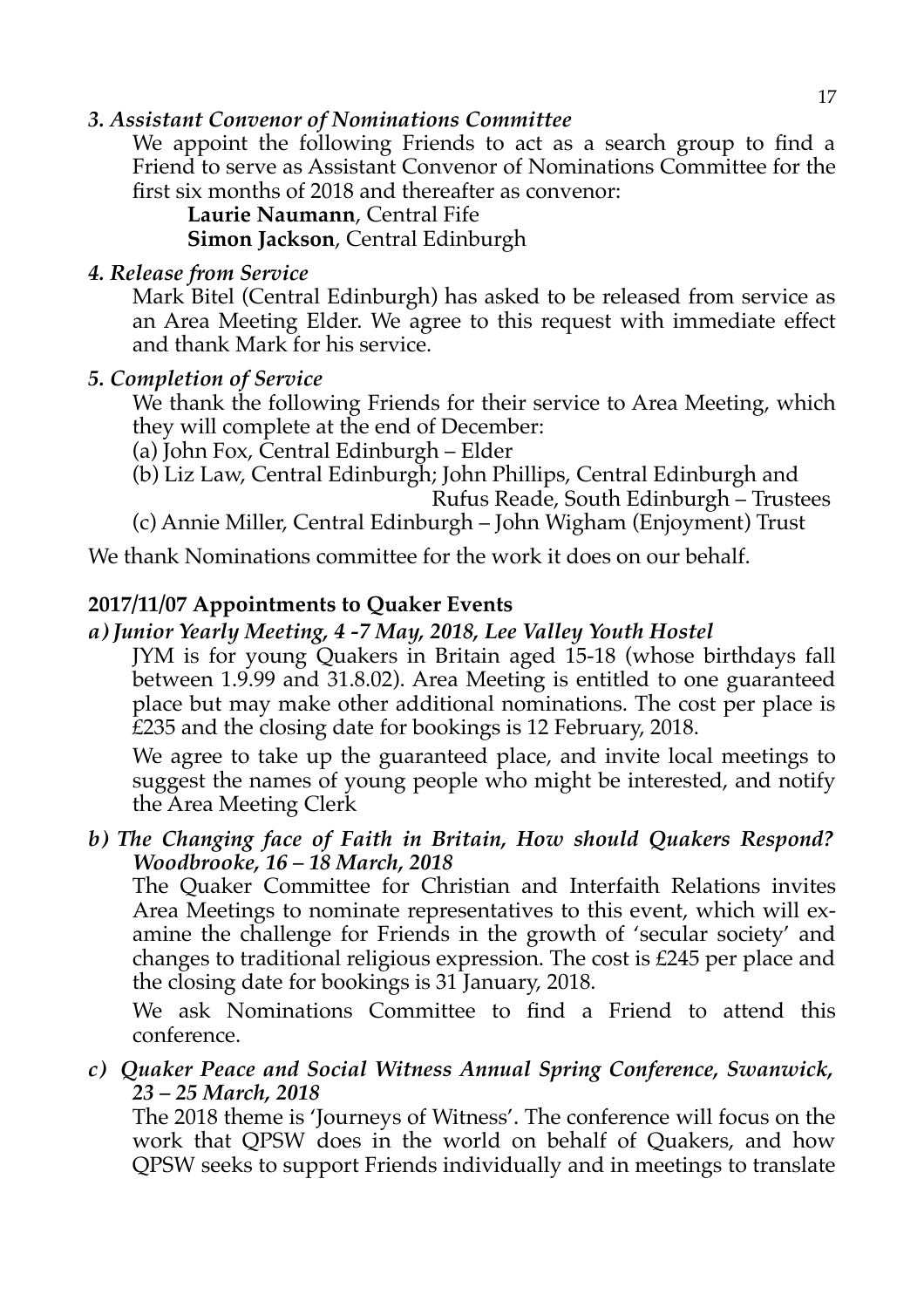faith into action. The cost is  $£190$  per place and we are invited to send two Friends. The closing date for bookings is 28 January, 2018.

We ask Nominations Committee to find two Friends to attend this conference.

# **2017/11/08 Area Meeting Treasurer**

A report from the short-term working group appointed by minute  $2017/09/07$  has been circulated electronically and Kate Arnot has spoken to the report and answered our questions.

The report teases out the elements of Area Meeting Treasury work which are already in place and clarifies the AM Treasurer's duties as:

- To oversee the financial matters of the charity, South East Scotland Area Meeting, and liaise with a professional accountant to ensure that effective financial measures, controls and procedures are in place;
- To oversee the development of finance strategy, reserves and investment policies and bring these before the Area Meeting Trustees;
- To liaise with the accountant about the formal report and accounts each year, reporting to the AM Trustees and to the independent examiner. The AM Treasurer also serves as an AM Trustee.

Kate notes that much of the work is people-related, rather than dealing with figures.

The report points out that SESAM Treasury matters are in good order and that the following AM Treasury support is in place:

- Standard forms and letters have been collected on one file;
- A detailed task descriptor covering all work and contributions to these accounts was created and has supporting notes;
- Area Meeting employs a bookkeeper who is fully up to date with legislation and requirements of OSCR and HMRC;
- The bookkeeper runs the payroll, although the Treasurer pays salaries;
- The Edinburgh Meeting House Managers are responsible to the Treasurer and carry out the every day finances of 7 Victoria Terrace, Edinburgh.

The incoming Treasurer would be 'taking over a well-run ship'. It would be helpful, though not essential, for the Treasurer to have ready access to Edinburgh.

The main recommendation of the report is to send an advert for the post to all local meetings within South East Scotland Area Meeting. [*See also page 4.*]

We accept this report and ask the clerking team to prepare an advert, to be made available before the Nominations Threshing Meeting on 9 December.

We thank the members of the short-term working group for their work and release them from service with immediate effect.

18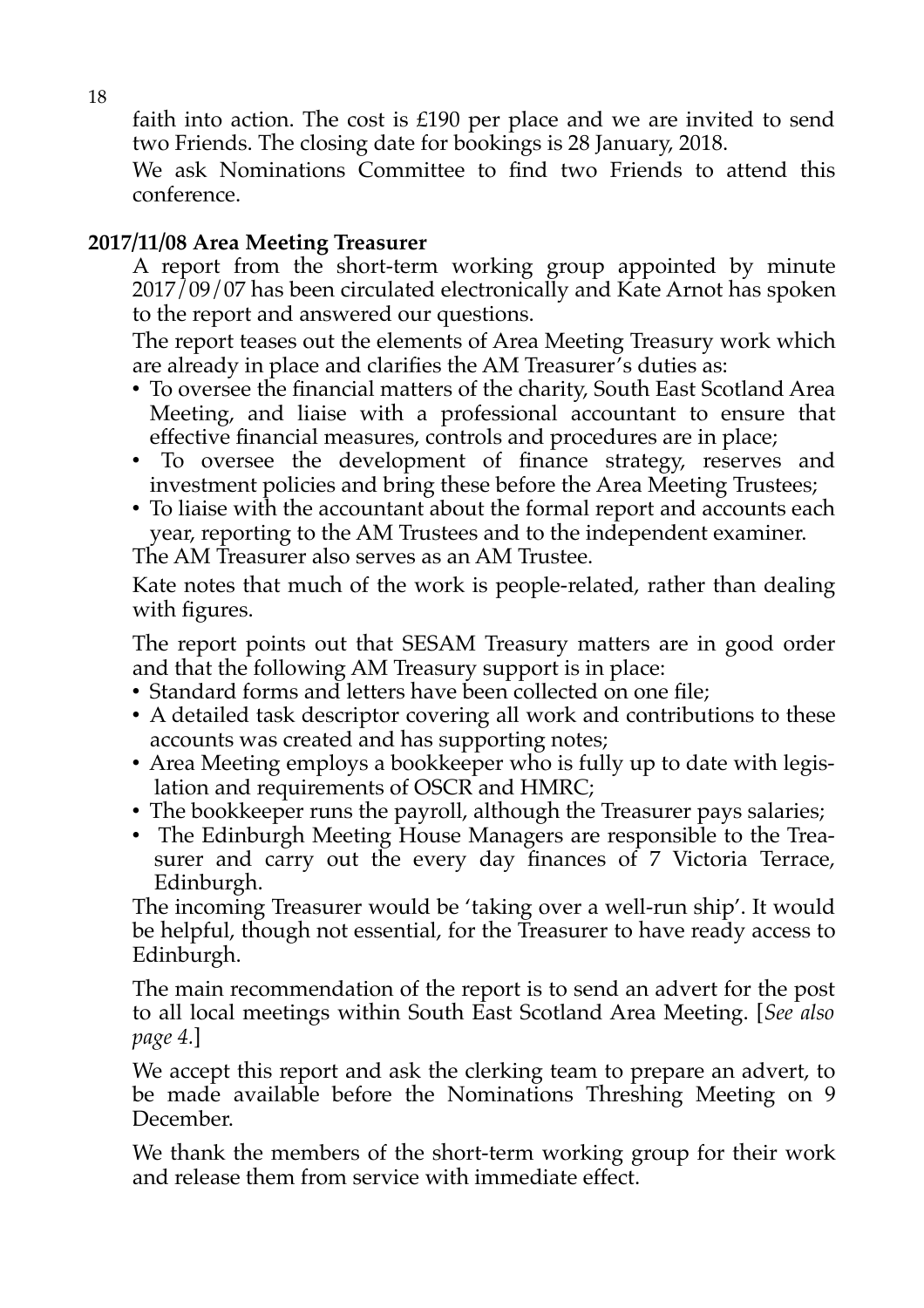#### **2017/11/09 Memoranda of Understanding with Edinburgh and Kelso Meetings**

We have heard that a Memorandum of Understanding between Area Meeting Trustees, on behalf of Area Meeting, and Central Edinburgh Local Meeting has been agreed and was signed off on 3 September 2017. A Memorandum of Understanding between Area Meeting Trustee and Kelso Local Meeting has been agreed and was signed off in October 2017. Electronic copies of these documents were circulated with the papers for this meeting and paper copies are available today. These documents can be updated as and when required. They were produced in line with *Quaker Faith & Practice* 4.34.

John Phillips and Marianne Butler have spoken to us about the purpose and value of Memoranda of Understanding and what is involved in drafting and agreeing them, with John focusing on Central Edinburgh and Marianne focusing on Kelso. John and Marianne have answered our questions.

The speakers have emphasised that the purpose and process of completing these memoranda have been interesting and productive. They provide an insight as to roles needed within local meetings, and how they can be shared. They record how things are done at the time of writing, but are living documents, open to change, and requiring periodic review.

We ask our local meetings to prepare similar memoranda of understanding. We note that these documents should be included in our Area Meeting archives.

Trustees are looking into the possibility of posting all Memoranda of Understanding on an internet-site, which could be accessed by authorised members of local meetings and area meeting.

We thank John and Marianne for the work they have done for their respective meetings, and for speaking to us today.

#### **2017/11/10 Meeting for Sufferings Report**

Kate Arnot has reported on Meeting for Sufferings held on 7 October, 2017 in Mount Street Meeting House, Manchester. A full report of this meeting is published in *Sesame.*

Members heard a comprehensive account of the work of Quaker Peace & Social Witness, carried out on our behalf locally, at a European level, and internationally.

Following on from Yearly Meeting's request to consider how Quakers can be more diverse and inclusive, we are asked to reflect on the following questions:

*(a) In what ways is your meeting (or committee or group) already diverse?*

*(b) In what ways could it be more diverse?*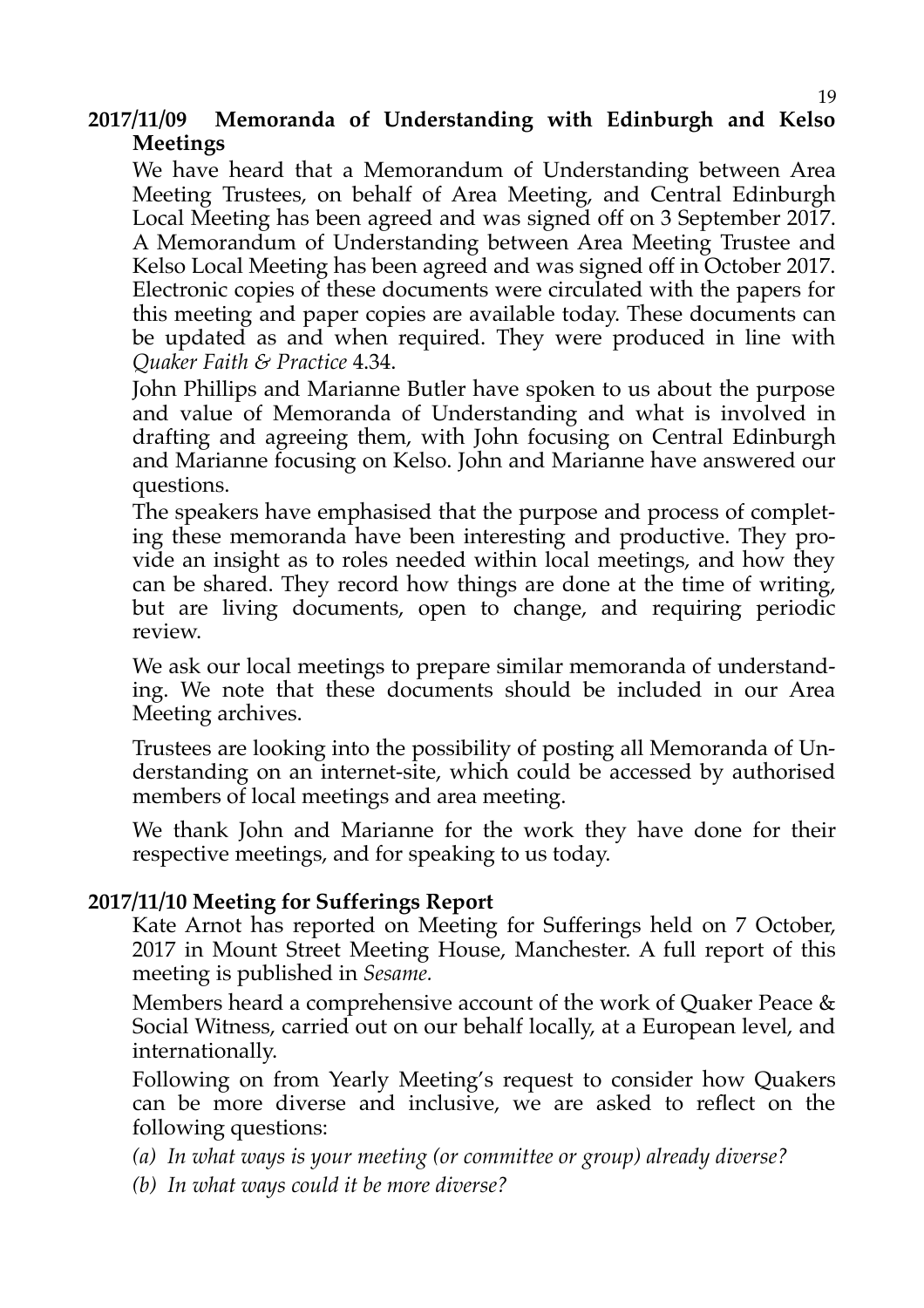*(c) What would help it become more diverse? What are the opportunities and barriers?*

We agree to consider these questions at a future Area Meeting, as part of a long-term national consideration.

We thank Kate for her report and for attending Meeting for Sufferings on our behalf.

#### **2017/11/11 Festival Committee Report**

Mark Bitel, Festival Committee Convenor, has reported on the August 2017 Festival Fringe events at Edinburgh Quaker Meeting House, which were a great success, with ticket sales up by  $58\%$  and positive reviews for the shows. Donations to our festival charities are the highest we have given in more that three years. Outsourcing the festival café to Eating House worked well. The downside was the increased noise, which resulted in some disturbance for quieter performances.

Our aim of outreach was achieved in full measure.

Alan Sayle, Festival Committee Treasurer, has presented his 2017 accounts. We are pleased to hear that £8750 will be transferred to Area Meeting funds and distributed as follows: £1250 to each of the charities we support, Mary's Meals, Aid & Abet, and Quaker central work; and £5000 to Area Meeting for the use of the Meeting House. We express our gratitude to the committee for this donation.

The success of this year's festival events was thanks to all our local and national volunteers, our Festival Committee and the Meeting House Managers and staff.

We thank Mark and Alan for their report.

#### **2017/11/12 Minute from Area Meeting Elders**

The following minute was received from AM Elders. It was circulated with the papers for this meeting and has been published in *Sesame.*

#### *South East Scotland Area Meeting Elders, 7 October 2017*

#### *Memorial Minutes and Testimonies to the Grace of God as Shown in the Lives of Friends*

*A minute from a meeting for learning of SESAM Elders.*

Ten SE Scotland AM Elders, at a gathering on 7 October 2017, have noted that practice in our Area Meeting and its constituent Local Meetings regarding the writing of memorial minutes about deceased Friends (including well established attenders) has continued to be inconsistent, despite this subject having been visited more than once in the fairly recent past (*Letter from Clerk of AM Elders 1 July, 2004; AM minutes March 2007 min 4; March 09 min 9; 2013/09/08; 2014/02/09)*. This may be partly due to established practice not being passed on successfully when there has been a change of LM clerks.

20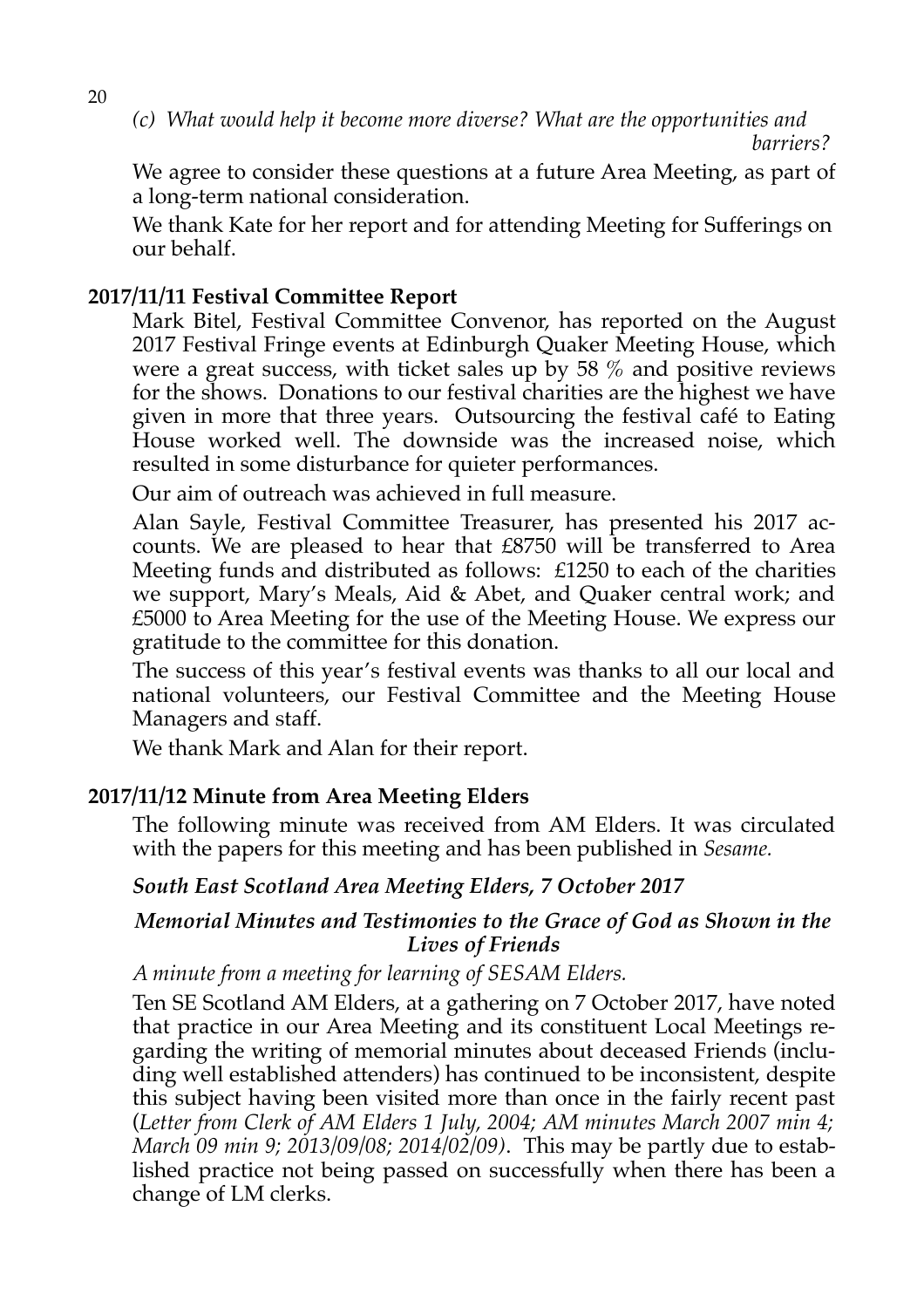We agree that a memorial minute should

- record factual information about the life of the deceased person, their engagement with Quakers and what they meant to their Meeting;
- be forwarded on every occasion to the AM Clerk.

We are clear about the value of memorial minutes but are less clear about response to the advice in *Quaker Faith & Practice* 4.29 regarding the subsequent writing of testimonies to the grace of God as shown in the lives of friends. We are uncomfortable with the inequality implicit in the suggestion that further discernment may lead to the writing of such a testimony for some and not other deceased Friends.

One suggestion made is that we collect all we write about the lives of deceased Friends under the heading 'Patterns and Examples', recognising that the grace of God is potentially shown in every life, although it may sometimes be difficult to discern. On the other hand, bearing in mind the introduction to *Q.F. & P.* Chapter 18, are we letting down our Yearly Meeting and subsequent generations of Friends if we do not send on testimonies on those whose lives and influence have clearly had considerable impact on Friends and in the world at large?

We wish to refer these matters to Area Meeting for further discernment.

*Kerstin Phillips, co-clerk of Elders, October 2017*

We note this minute and agree to return to it at our March Area Meeting.

#### **2017/11/13 Dates and Venues for Area Meetings in 2018**

Further to minute 2017/09/11, the list of provisional dates was circulated to local meeting clerks and as no requests for amendment were received the list is confirmed as follows:

| Monday evening   | 22 January   | Edinburgh Quaker MH                                          |
|------------------|--------------|--------------------------------------------------------------|
| Saturday all day | 17 March     | East Lothian                                                 |
| Monday evening   | 14 May       | Edinburgh Quaker MH                                          |
| Saturday all day | 23 June      | South Edinburgh                                              |
| Tuesday evening  | 14 August    | <b>Scottish Churches Housing</b><br>Action office, Edinburgh |
| Saturday all day | 22 September | Penicuik or Polmont                                          |
| Saturday all day | 24 November  | Penicuik or Polmont                                          |

#### **2017/11/14 Proposal for joint event with Scotland China Association.**

We have been informed that Scotland China Association have arranged a talk by David Brough of Newcastle, on his father's service in the Friends Ambulance Unit in China. The event is at 7.00pm for 7.30 pm on 12 December, at Edinburgh Quaker Meeting House. Tom Nisbet, a member of Central Edinburgh Meeting and of the Scotland China Association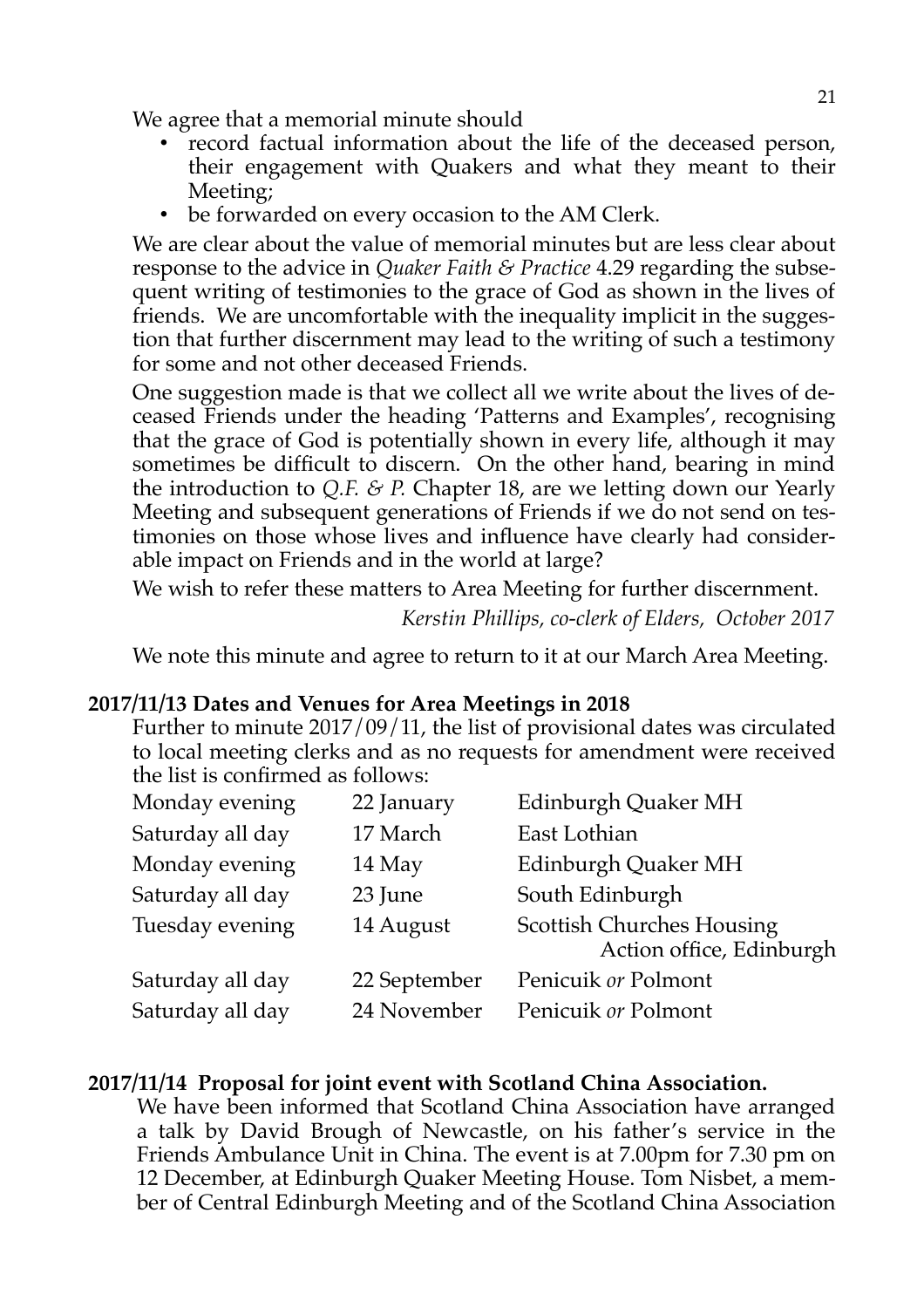has asked if we would consider making this a joint event between the Scotland China Association and Area Meeting,

Our AM Management Group has discussed this informally and suggest that this would be a good idea and an appropriate link to make. Area Meeting is asked to consider whether it would be willing to charge 50 % of the room hire cost for the event, which is £25.

We agree to this request.

#### **2017/11/15 Correspondence and Notices**

We have received an appeal for funding from **Wigton & Ayton School Trust**. As interest rates are so low, bank interest can no longer finance their giving. The Trust gives grants towards attendance at Quaker events such as Shindig, and anything which could be perceived as educational. Meetings are asked to consider holding a special collection to support the work of the Trust.

**AM Threshing Meeting to consider nominations issues** – Edinburgh Quaker Meeting House, 9 December, 1.00 pm to 4.30 pm. Teas and coffees available from 12.30 pm. If you wish to attend, please inform the Area Meeting clerk.

Talk by **David Brough** of Newcastle, on his father's service in the **Friends Ambulance Unit** in China - Edinburgh Quaker Meeting House, 12 December, 7.00 pm for 7.30 pm.

**AM Training Workshop: Building and nurturing an all-age community** – Edinburgh Quaker Meeting House, 13 January, 11.00 am to 4.00 pm. If you wish to take part, please inform the Area Meeting clerk.

*Patterns and Examples: Deep roots for strong communities* Edinburgh Quaker Meeting House, 17 February, 10.00 am to 4.00 pm. Everyone who holds a role within their Quaker Meeting is invited to this day of inspiration, support and refreshment organised by Britain Yearly Meeting and Woodbrooke. Cost £20, lunch included.

*For more details, see* 

www.quaker.org.uk/events/patterns-examples-2018-edinburgh

#### **2017/11/16 What we did today**

We gathered to worship, to share a meal and to explore the nature of our Quaker community. Quaker Faith and Practice 10.20 was read during our all-age worship. In the afternoon, we had our Meeting for Worship for Business and Catherine Holmes spoke to the adults about her experience of attending the Quaker United Nations Office Geneva Summer School 2017. The children enjoyed their own programme, which included making music, storytelling and making gingerbread houses. We came together again at the end of our day and listened to each other's stories of our separate afternoon activities.

We thank Portobello & Musselburgh Friends for being our hosts today.

22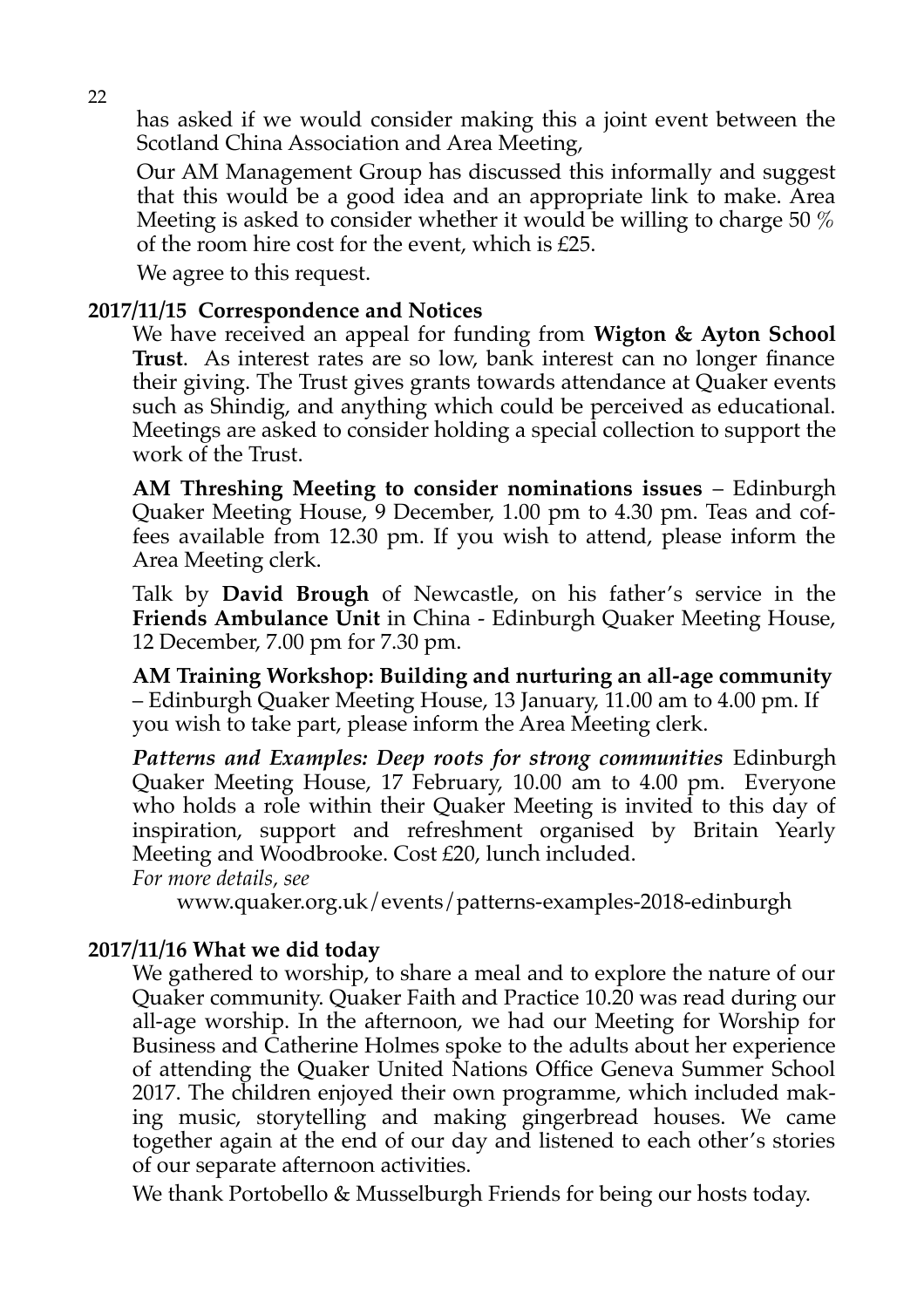#### **2017/11/17 Closing minute**

A total of 61 members and attenders, including 13 children, representing nine Local Meetings have attended all or part of this Area Meeting, as indicated below:

| Central<br>Edinburgh | Central Fife | East Lothian | Kelso     | Penicuik     |
|----------------------|--------------|--------------|-----------|--------------|
|                      |              |              |           |              |
| Polmont              | Portobello & | South        | Tweeddale | Unidentified |
|                      | Musselburgh  | Edinburgh    |           |              |

We next meet at 7.00 pm on Monday, 22nd January, 2018 at Edinburgh Quaker Meeting House, 7 Victoria Terrace, Edinburgh.

> (Signed) **Elizabeth Allen** Clerk

Friends at Area Meeting greatly appreciated Catherine Holmes's report of the QUNO Geneva Summer School and it is hoped to include a written version of it in the next *Sesame.* Janet Fenton was present at the celebrations in Oslo to mark the awarding of the Nobel Peace Prize to ICAN, and we hope to have a report of them also.

Both Alan Dickinson and Marjorie Farquharson were subjects of obituaries in *The Guardian* which may still be read online; for Alan's, see

 [https://www.theguardian.com/science/2017/nov/23/alan-dickinson](https://www.theguardian.com/science/2017/nov/23/alan-dickinson-obituary)[obituary](https://www.theguardian.com/science/2017/nov/23/alan-dickinson-obituary)

and for Marjorie's,

 [https://www.theguardian.com/law/2016/jul/01/marjorie](https://www.theguardian.com/law/2016/jul/01/marjorie-farquharson-obituary)[farquharson-obituary.](https://www.theguardian.com/law/2016/jul/01/marjorie-farquharson-obituary)

In 2016, Tim Wallis of QPSW launched his book, *The Truth About Trident*, at Edinburgh Meeting House. A revised and updated version has now been published: *Disarming the Nuclear Argument: The Truth About Nuclear Weapons—*Timmon Milne Wallis*.* Luath Press, in association with Quakers in Britain: ISBN 978-1-912147-17-5; paperback, £10.99